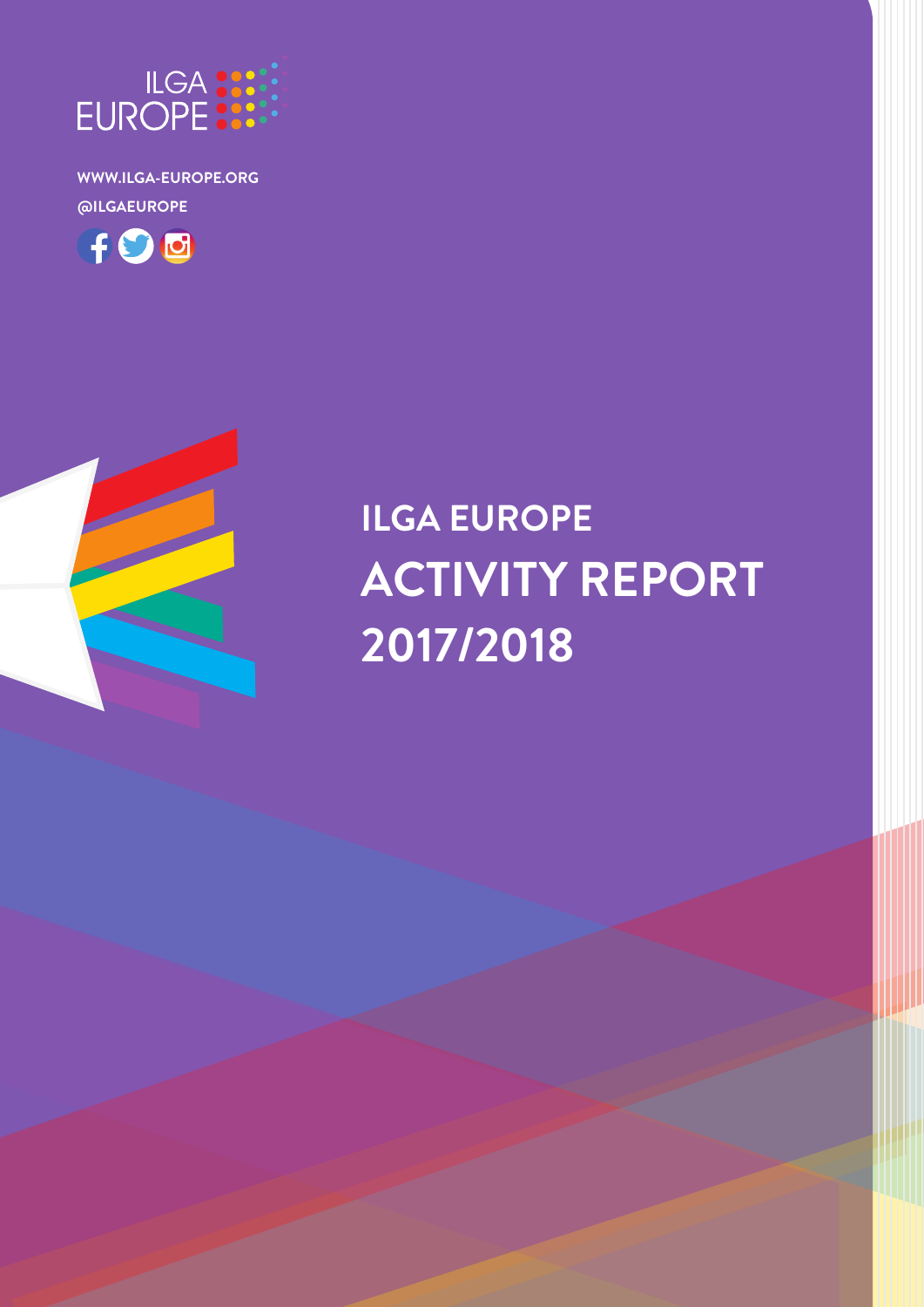

Rue rue du Trône/Troonstraat 60 Brussels B-1050 Belgium Tel.: +32 2 609 54 10 Fax: + 32 2 609 54 19 info@ilga-europe.org www.ilga-europe.org

Design & layout: Giulia Parri, www.maque.it





Co-funded by the Rights Equality and Citizenship (REC) programme 2014-2020 of the European Union.

Disclaimer: This publication has been produced with the financial support of the Rights Equality and Citizenship (REC) programme 2014-2020 of the European Union. The contents of this publication are the sole responsibility of the authors and can in no way be taken to reflect the views of the European Commission.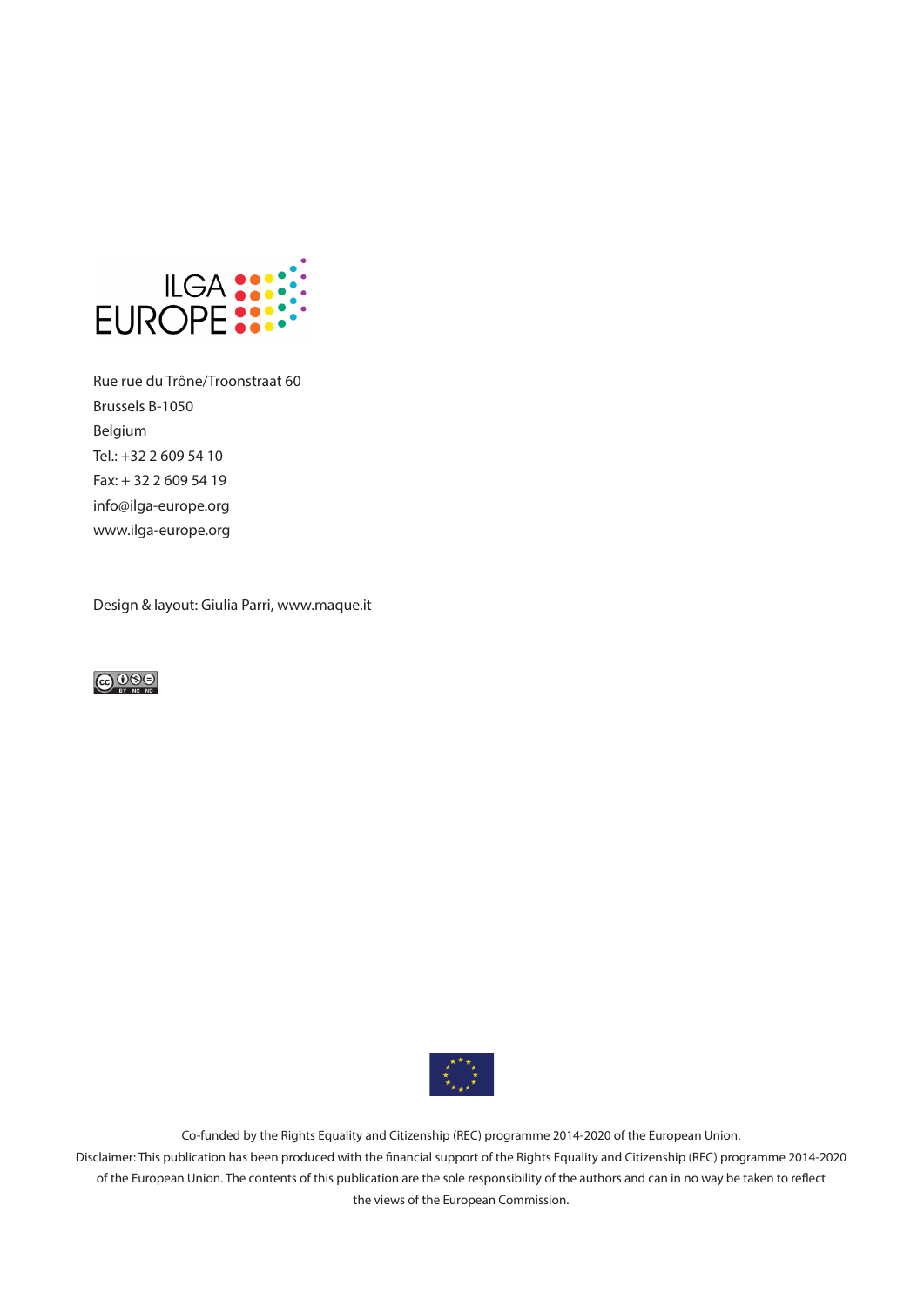# **Introduction**

Another year at ILGA-Europe and what a year it has been. Populism, political complacency, attacks on democratic institutions and human rights, rising extremism. It feels like these words, which carry such heaviness, are now sadly part of our daily conversations, a sign that the political environment in which we work is becoming increasingly difficult.

So, all the more reasons to be proud of what ILGA-Europe has achieved since Warsaw. The ILGA-Europe staff and board team has been incredibly active. We have empowered and equipped LGBTI people to drive change in their own communities and in their country. We have held governments and institutions accountable to make sure LGBTI people are on their agendas and that their promises are kept. We have accelerated change by making sure that legal and political wins in one country are transferred across Europe and trigger change throughout the region. We have joined other organisations to stand up for democracy and freedom, for human rights, for equality and fairness. We have worked to ensure that people and groups who are withstanding repression are adequately supported so they can keep a stronghold against further backsliding. And, we have stood in solidarity with other movements because we know that all struggles are connected.

Amidst all this, the year was also a year of reflection, of learning, of taking stock for ILGA-Europe. We looked back over the past five years as we embarked on a strategic planning process, realising that ILGA Europe has collectively

experienced and adapted to extraordinary change since we adopted our strategic plan at the Zagreb 2013 Annual Conference. And so have the LGBTI movements in Europe and around the world, along with the world around us. We have made some extraordinary achievements and brought about positive political, legal and social change in so many countries. We have together enabled the growth and strengthening of LGBTI movements in Europe and Central Asia – something to celebrate again and again. As an organisation, ILGA-Europe has grown in capacity, sustainability and resiliency, having learned immensely over the past few years from our strengths as well as our weaknesses. At the same time, we have faced serious, sometimes unexpected, challenges and have had to respond to new threats to LGBTI activism and to LGBTI people's lives.

And yet, it is clear that we have so much to continue to build from both as an organisation and as movements. For we also live in a time of incredible opportunities. Now is the time to invest in transforming the legal and political wins of the past decade into long-lasting, profound change in the lived experience of LGBTI people across the region. This is the moment to make sure that no one is left behind on the journey for equality and that we build ever more diverse and inclusive communities.

**Joyce Hamilton and Brian Sheehan, co-chairs of ILGA-Europe's Executive Board Evelyne Paradis, Executive Director**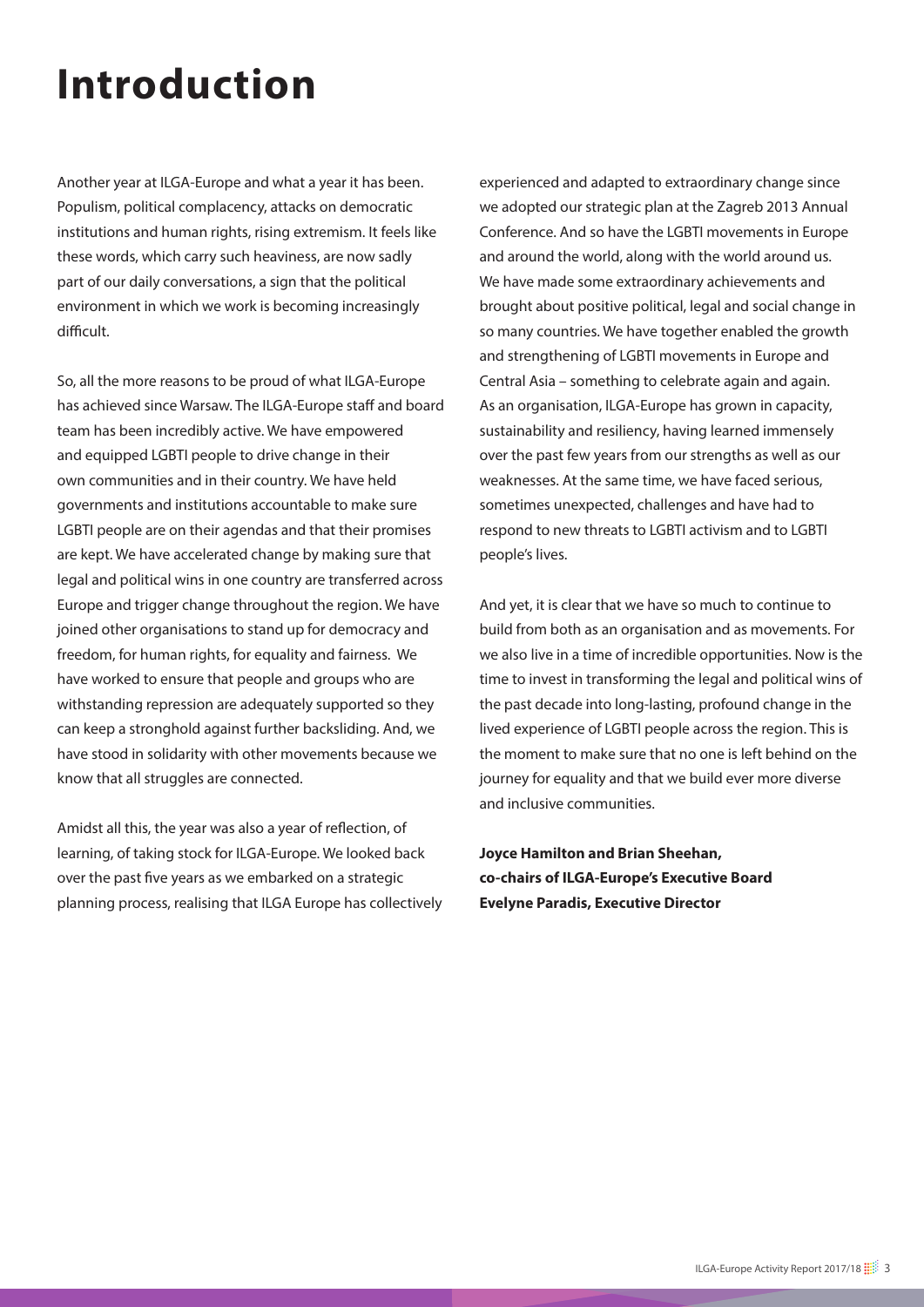## **Report on the Strategic Plan 2014-2018 Highlights and Achievements**

The aim of this section is to report on progress made by ILGA-Europe towards achieving its strategic objectives during the last year of its current Strategic Plan (2014-2018). This report covers work carried out between November 2017 and October 2018.

**STRATEGIC OBJECTIVE 1 – Achieve full equality and effective enjoyment of human rights without discrimination based on sexual orientation, gender identity, gender expression and sex characteristics, with particular attention to the following issues: (1) asylum; (2) bias-motivated violence and hate speech; (3) education); (4) employment; (5) family; (6) freedom of assembly, association and expression; (7) health; and (8) legal gender recognition.**

Over the past few years, we have talked about how our role in driving legal and policy change for LGBTI equality at regional level has evolved. Since the last conference in Warsaw, we have witnessed that evolution continuing. There is not one single reason for this development: the changing political and institutional landscape combined with the growing strength of the LGBTI movement has undoubtedly contributed to changing the nature of ILGA-Europe's actions. As a result, throughout the past year, ILGA-Europe have continued to focus even more on what we are uniquely placed to do, how we can act alongside and in support of our members, and what actions we can take to play an even greater transformative role for LGBTI people in Europe and Central Asia.

Given our unique standpoint, one clear role is to **identify common trends** in political opportunities and challenges which impact the LGBTI movements across the region. ILGA-Europe are well-placed to take a lead in bringing the necessary knowledge and expertise together to develop strategies for the LGBTI movement to respond.

In 2018, it became very clear that debates and **discussions on gender** are firmly on the public and political agenda in Europe. From positive developments like the German

Constitutional Court ruling on gender markers in late 2017 and increased visibility of people who identify as non-binary, to the growing opposition to so-called gender ideology and negative public debates on self-determination in some countries, the conversations have been going both in positive and negative directions. Developments such as the Constitutional Court decision in Germany last October are opening up opportunities to advocate for nonbinary gender registration models in Europe. To prepare the ground for this, ILGA-Europe carried out research specifically on gender markers in public registration. Not only does the report compile information on developments across the region, but it also looks at the legal and bureaucratic implications of implementing different gender registration models.

This said, the ILGA-Europe team has also had to pay particular attention to the worrying ongoing mobilisation of so-called "anti-gender ideology" groups against LGBTI rights, as well as women's rights and sexual/reproductive rights. Much of this hostile anti-equality opposition centres on the ratification of the Council of Europe Convention on preventing and combating violence against women and domestic violence (or Istanbul Convention). Collective action is key to overcoming this sort of organised opposition, so ILGA-Europe has been actively contributing to coalition work with our fellow European NGOs and partner networks. This includes maintaining current overviews of the situation in different countries and ensuring that the EU and Council of Europe have the timely and accurate information they need to respond to this evolving trend. ILGA-Europe also worked with both institutions on their messages in favour of the ratification of the Convention. We also provided support to members in Bulgaria and Latvia against growing opposition to the ratification of the Istanbul Convention in both countries, especially by generating support from the European level.

As the approach employed by the so-called 'anti-gender' forces can vary from place to place, it is particularly important to be proactive and build as much as possible from experiences in different countries. We are working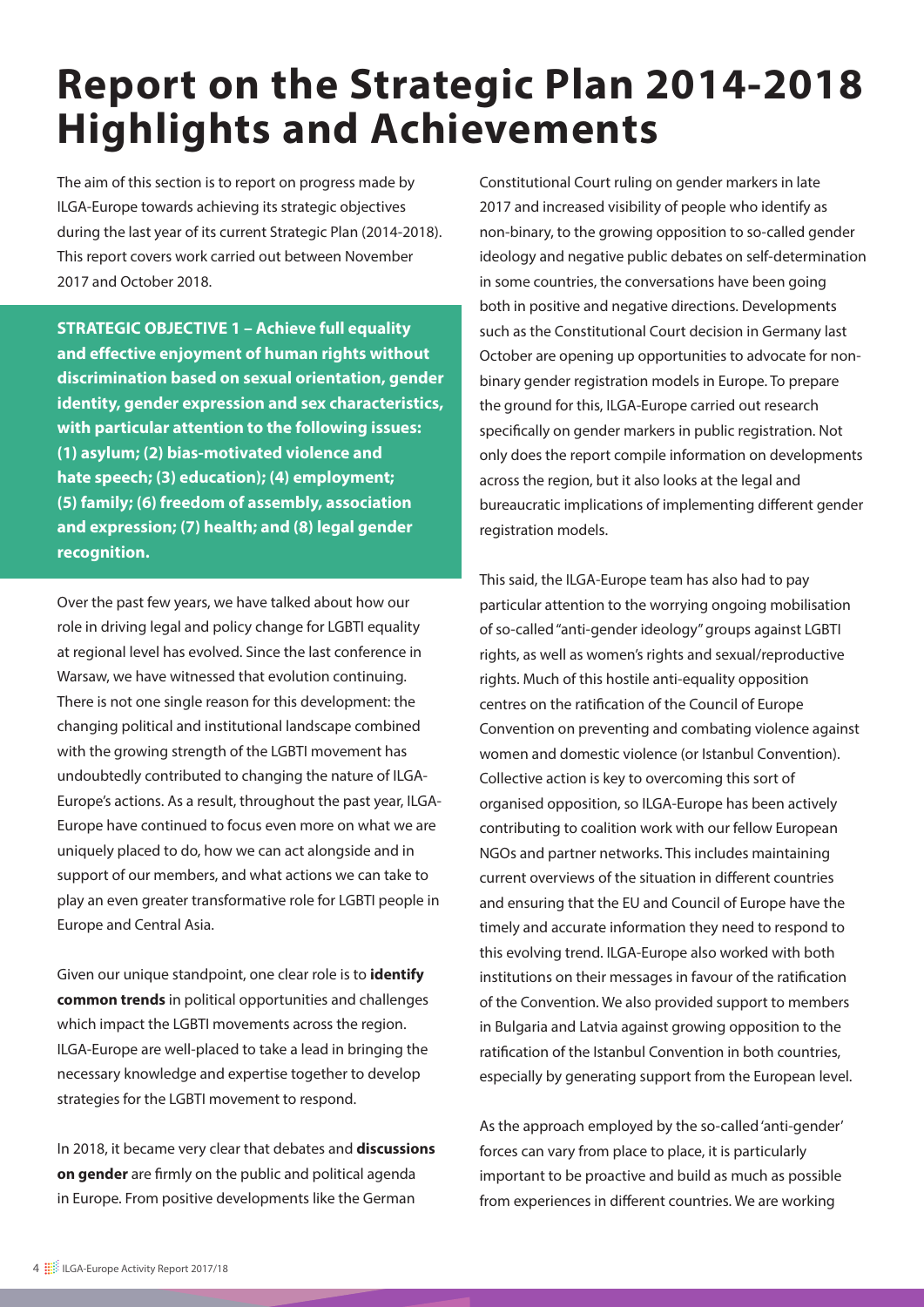on a series of activities related to anti-gender forces at the Brussels Conference, so that our members can also get some practical tips on how to counteract their tactics. This includes narrative development workshops, the production of materials with information on the anti-gender movement and a list of resources. We are also exploring opportunities with the Council of Europe (CoE) around the ratification process, including how to ensure full engagement of NGOs in the first round of reporting on the Istanbul Convention.

Unfortunately, a lot of our team's attention also had to centre on **closing space for civil society** and the undermining of democratic institutions. During late 2017 and early 2018, we were closely monitoring developments in countries within as well as outside the European Union, from Poland and Turkey, to Hungary and Romania. We provided direct support on security where necessary and paid particular attention to monitoring and supporting Pride events – knowing that Prides are visible indicators of how well democracies are functioning. We worked with our contacts in European political parties to leverage their influence with politicians from their political family at national level. ILGA-Europe continued to work to urge European institutions and governments to respond as firmly as possible to this undeniable trend, as the EU's Fundamental Rights Agency (FRA) did with its report published at the start of 2018, which was the first acknowledgement at an institutional level that the phenomenon exists across Europe and that it needs to be urgently addressed.

Together with a broad alliance of NGOs, we also advocated for the strong European Parliament resolution adopted in April in favour of an instrument to support civil society organisations which promote democracy, rule of law and fundamental rights. Over the coming months, ILGA-Europe will continue to actively work with NGO colleagues on getting clear commitments on coherence around EU funding, to ensure that human rights defenders in the 28 (and future 27!) EU member states have access to similar funds that exist for human rights defenders working outside the union's borders. We are doing this in the larger context of our advocacy on the next EU Multiannual Financial Framework 2021 – 2027, aimed at ensuring strong commitment for funding on human rights and equality for NGOs at both European and national levels in the EU.

European institutions must remain fully engaged and play their part in holding governments accountable on their human rights commitments. Ensuring that this happens in practice is another key role for ILGA-Europe to fulfil. This role was particularly important over the past 12 months in relation to the current human rights situation of LGBTI people in **Chechnya**. In the absence of any investigation one year after "Novaya Gazeta" broke news of widespread illegal detention, torture and even killing of (perceived) gay and bisexual men in the Chechen Republic, ILGA-Europe joined other organisations to denounce the ongoing impunity. Complementing the immense work being done by activists on the ground, ILGA-Europe made sure that the EU's institutions kept the issue on their political agenda - especially highlighting lack of investigation and impunity – through European Parliament resolutions and a high-level hearing that included a powerful testimony from one of the community members held in one of the illegal detention centres. We provided support to the Council of Europe's Rapporteur on LGBTI rights, Piet de Bruyn, on his high-profile report at the Parliamentary Assembly. This was the first comprehensive report issued by an international organisation on the widespread human rights abuses inflicted on the LGBTI communities in Chechnya, and it was adopted unopposed in a vote on 27 June.

In the recent **Romania referendum** that attempted to restrictively re-define 'family', we proactively engaged with European institutions and political parties, seeking to activate as many allies as possible in support of activists in Romania. Staying in constant contact with members in Romania, ILGA-Europe actively worked with the European Parliament, European political parties as well as with highlevel EU officials on getting institutions to put pressure on the Romanian government to respect fundamental rules of free democratic votes, as we continue to receive detailed information about violations to basic rules of impartiality. In addition to connecting activists to relevant expertise to support their campaign, we also embarked on a proactive media strategy, to correct the predominant (and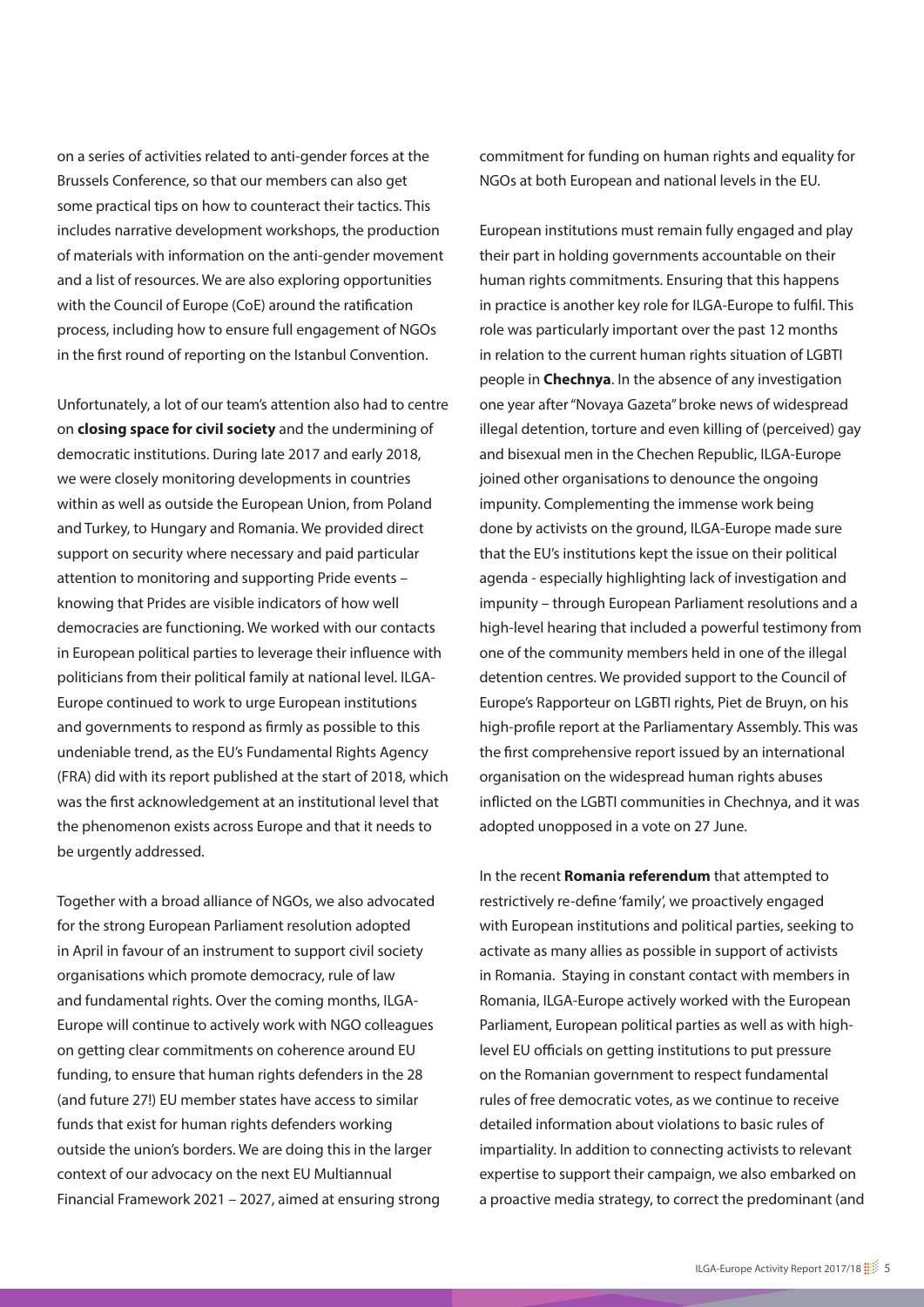misleading) public narrative that marriage equality was on the ballot paper during this referendum.

Throughout the year, we did our best to bring **human rights violations** against LGBTI people and LGBTI groups (such as bans on LGBTI events in Turkey and a series of violent attacks in Armenia) to the attention of EU and CoE, actively pushing for appropriate responses. In addition to direct engagement on specific developments which require immediate response, we have also utilised human rights-specific fora to raise issues more structurally. During the year, we raised the challenges faced by LGBTI activists and community members in the region at human rights dialogues, in which we have also started to look at the Central Asian region. In 2018, we also attended the NGO consultation session for the European Parliament's Annual Report on Human Rights and Democracy in the World.

ILGA-Europe continues to advocate with EU institutions on the adoption of **new laws** which create new or reinforce existing standards for LGBTI equality in the EU and beyond. Despite wide-spread questions about the EU's level of influence at this moment in time, there are still opportunities to establish standards in the EU. Over the past year, we contributed to the coalition work led by COFACE (a European network of organisations defending all family forms), on the adoption of the EU's directive on work-life balance, and ensured the use of LGBTI-inclusive language throughout the new law (including gender-neutral terminology on parenting and parental leaves).

We also continued work with the European Parliament on ensuring the rights of LGBTI **asylum** seekers and refugees are better protected under the reformed Common European Asylum System (CEAS), paying particular attention to the Reception Conditions Directive and the Qualifications Regulation. While the text provides good provisions and protections on SOGI issues, gender expression and sex characteristics were unfortunately not included in all of the texts. Frustratingly, EU Member States will not move forward until agreement has been reached on all the different asylum policy issues, meaning that progress has stalled for now. ILGA-Europe's ultimate goal is to ensure

that the final directive will provide stronger protection for LGBTI people in the CEAS than in existing legislation. In addition, ILGA-Europe became a member of the EU Asylum Support Office (EASO) Vulnerability Experts' Network in order to contribute actively to the full implementation of EU legal standards regarding the protection of LGBTI refugees.

Indeed, where laws and policies are in place, making sure that these existing standards are actively implemented and used is of equal importance to the daily lives of LGBTI communities. At the CoE, we therefore actively engaged on the Review of the 2010 Council of Ministers recommendation on LGBT rights – which remains to this day one of the most comprehensive human rights instruments on LGBTI equality in the world. The Recommendation was ground-breaking when first adopted in 2010 - it was the first and only agreement between governments to combat discrimination against LGBT people in Europe. Therefore an assessment of how it is working is crucial – and this report will help guide the Council's work in supporting member states regarding its implementation. We have been in ongoing dialogue with CoE officials on ensuring that a meaningful review process takes place, building political support where possible both within and outside the institution. ILGA-Europe worked together with TGEU, OII Europe, IGLYO, EL\*C and NELFA on a joint report to the CoE on the state of play of implementation of the Recommendation, along with national reports prepared by 11 organisations supported by by ILGA-Europe and TGEU. The fact that so many human rights groups and LGBTI organisations have come together to work on this sends a clear message about the significance of this particular review process.

In October, the CoE's Parliamentary Assembly (PACE) adopted a resolution calling for the equal treatment of rainbow **families**, one of the most advanced declarations on rainbow families by any international human rights organisation. Based on a report by Jonas Gunnarsson (PACE member, Sweden), the resolution calls for the elimination of all unjustified differences in treatment in the field of private and family life based on grounds of sexual orientation. ILGA-Europe contributed to this over the past year by connecting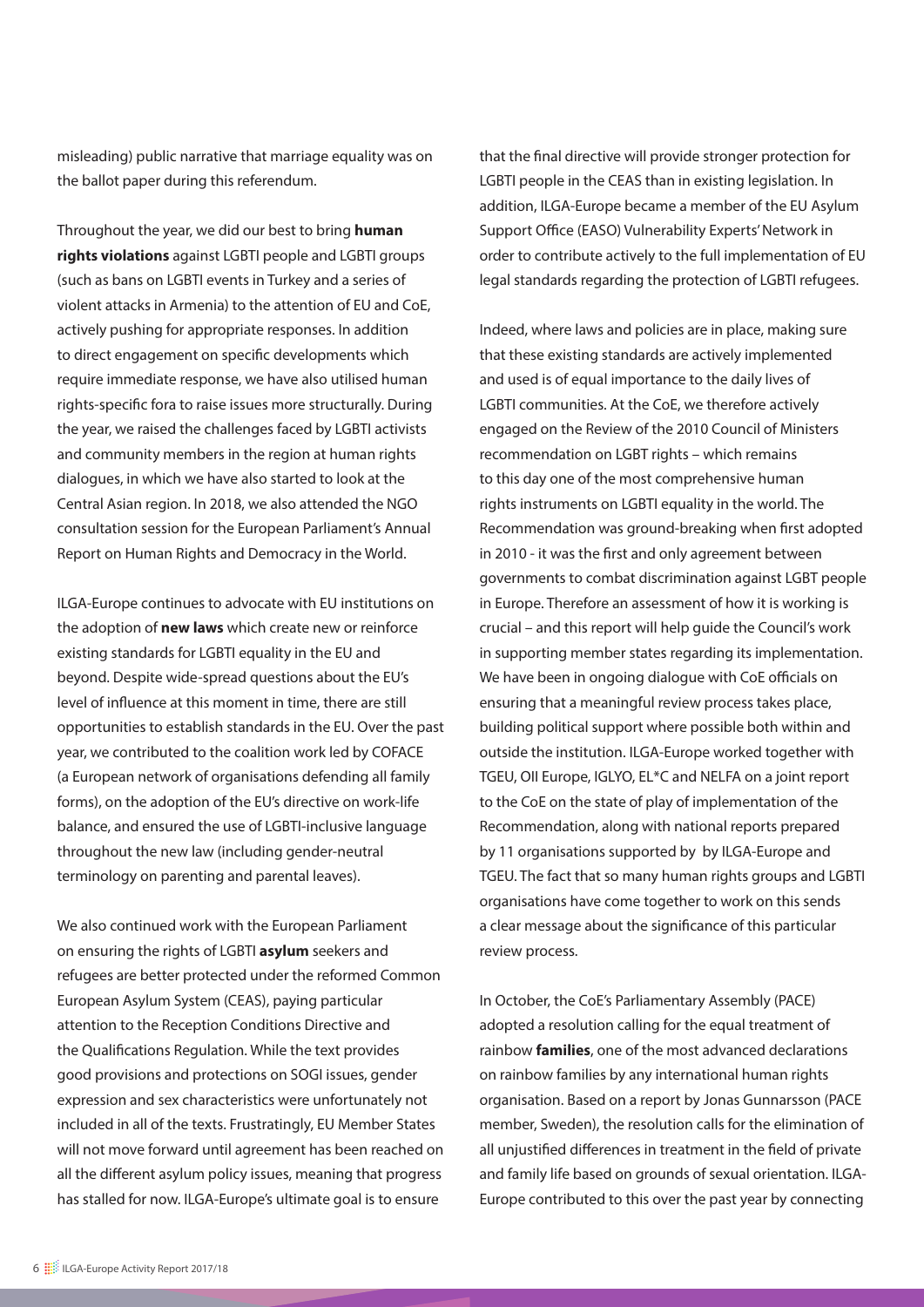the rapporteur and the relevant Committee of the PACE with a wide-range of activists, providing input towards a conference and other preparatory meetings, giving written feedback to the draft report and, ahead of the vote, activating friendly PACE members to help ensure a clear majority for the resolution.

Every year, the power of **strategic litigation** becomes ever more apparent. European courts are vital players, contributing to standard setting and to strengthening legal protection on SOGIESC issues. In 2018, we witnessed, first-hand, the life-changing impact that some judgments can have, with the landmark Coman judgment. The case not only has immense impact at national level but also immediate relevance for married same-sex couples in the EU, opening up many doors for our advocacy on the implementation of the EU's freedom of movement directive. This is why we had lent our support to Adrian Coman, his legal team and Romanian activists over the past few years, wherever we could, including by joining two third-party interventions with ACCEPT to the Constitutional Court of Romania and providing information on the implications of the case to European governments. However, more work is to be done in the wake of the Court decision. In June, ILGA-Europe co-organised a roundtable event at the European Parliament on the implications of the Coman judgement. Hosted by ALDE MEP Sophie in't Veld, we were joined by the legal team from Romania, international law firms and European Commission officials to discuss the effect that this landmark judgment will have on freedom of movement and its impact for same-sex couples in the EU. We are also collecting information about problems that same-sex couples are facing in other member states in order to raise this with the Commission.

Apart from Coman, there was a positive judgment in the case of Orlandi and Others v Italy from the European Court in December 2017, requiring establishment of a specific legal framework to provide for the recognition and protection of their same-sex unions, for the couples married abroad. ILGA-Europe had intervened with five other partner organisations in this case. This year's developments tell us that this work is impactful – hence

our 11 third party interventions to the European Court! We also made submissions to the Committee of Ministers on implementation of 3 cases, because the impact of litigation does not end on 'judgment day'; the spirit of the legal decision must be brought to life and its benefits felt by LGBTI people in their daily lives.

Part of our advocacy with European institutions focuses on setting good practices for policy-makers and ensuring that commitments on LGBTI equality are anchored in a sustainable manner within institutional policies and practices. In this context, we actively engage with the EU Commission on the **EU's List of Actions** to advance LGBTI equality – which sets out all actions to be taken by the Commission to integrate LGBTI issues across different policy areas of the EU (such as education, health, combating hate speech, among others). We contributed to the planning and implementation of some actions, provided input towards review of the current work, and actively cooperated with government representatives through the EU High-Level group on non-discrimination and the High-Level group on Racism, Xenophobia and Other Forms of Discrimination on the implementation of relevant Commission policies.

We also started looking beyond the elections in 2019 which will see a new Parliament and Commission. To this end, we met with Commissioner Jourova to work with her on building strong political support for an EU policy in the next Commission, met with EU government representatives to gain their support, and are working with the LGBTI Intergroup on a Parliament resolution calling for follow-up of the list of actions in the next EC 2019-2023. Meanwhile, ILGA-Europe remains an active contributor to the **EU enlargement** annual consultation processes. This annual assessment of the accession countries' readiness to join the Union continues to be another key tool to move governments to take action in relation to LGBTI equality. The process has propelled the prospective Member States to develop their anti-discrimination legislation and equality action plans – but implementation continues to be a key concern, raised by ILGA-Europe and our members alike in our own assessment reports, prepared as part of the process.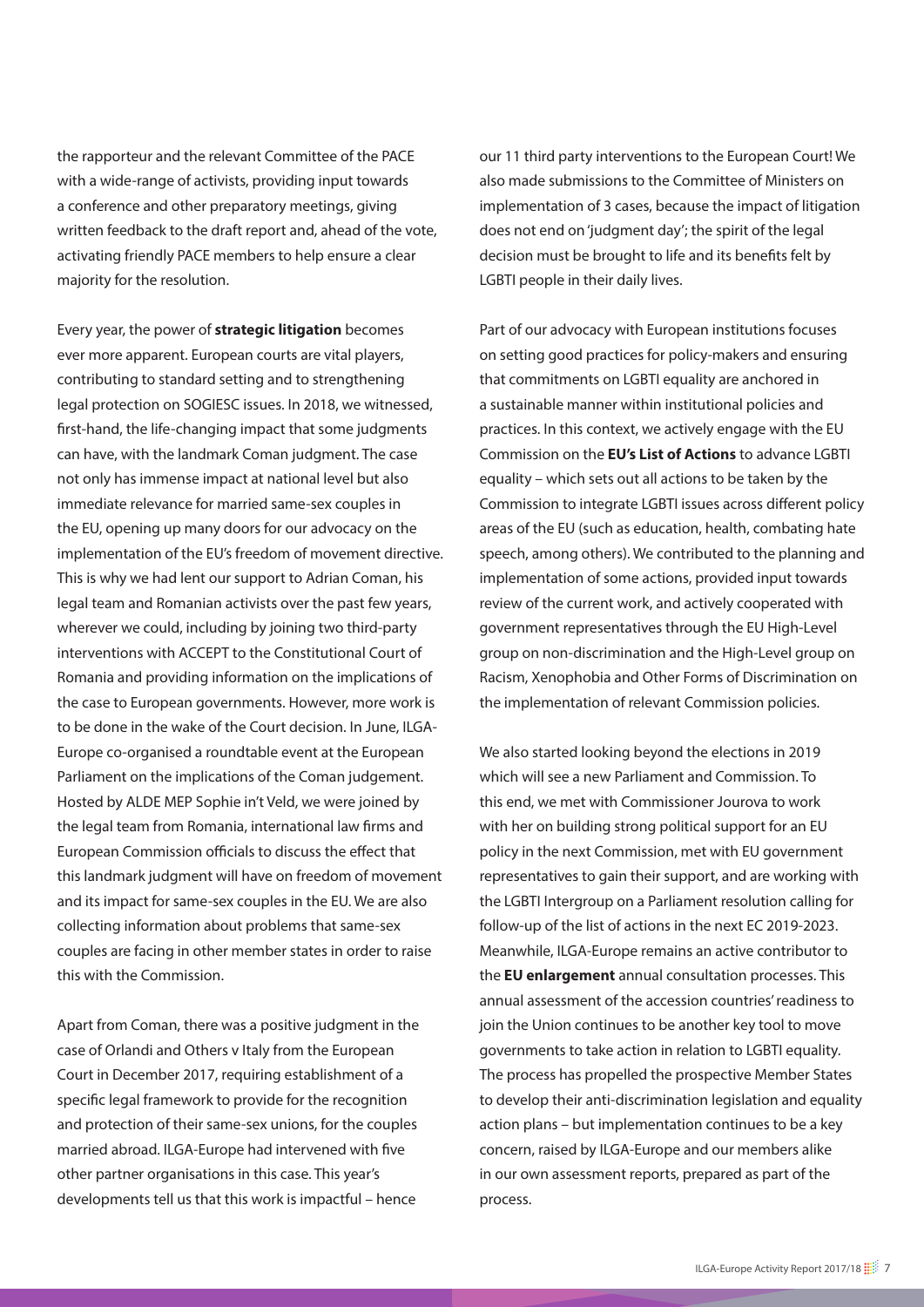There is still a huge need for the adoption of strong and ambitious legal and policy standards on SOGIESC at national and regional levels. A key role the LGBTI movements should play is to clearly define the level of ambitions that decision-makers need to reach. This is where ILGA-Europe's **Rainbow Europe module** comes in. A high ranking on the Rainbow Europe Map is now synonymous with high international standards of SOGIESC law-making. The annual intergovernmental Forum to mark 17 May each year has become a vital date in our calendar as it offers a regular opportunity to meet policymakers face to face and have honest discussions about why their country is stuck at the middle of the league table for equality or even sliding down. Equally, the Rainbow Module gives very clear directions to governments for moving forward, not only by looking at gaps on the Index, but also because of specific recommendations being included and directed at national lawmakers in the Rainbow Europe package each year. In 2019, our Rainbow Europe Map will celebrate its 10th birthday; a milestone in our collective advocacy worth celebrating after a decade of holding governments to account and challenging them to step up their game. With input from members and our team of talented country experts, ILGA-Europe will therefore be reviewing the Rainbow Europe package to see how implementation, social experience and an even greater level of legislative scrutiny can be included in the Map next year.

**Data** about the lived reality of LGBTI people is essential to understand the impact of existing laws and policies, and to inform policy-makers and civil society alike about what still needs to be done. The 2nd round of the Fundamental Rights Agency's EU-wide LGBTI survey, which will be conducted in 2019, therefore represents a very important opportunity to inform European and national policy-making in the years to come. ILGA-Europe took part in the first experts' and stakeholders' consultations, bringing learning from the previous survey and providing input to ensure that the second survey goes further by being fully inclusive of intersex and non-binary people. In the next year, ILGA-Europe will work with FRA on dissemination and outreach of the survey, including by connecting FRA directly with member organisations from the onset of the data collection

process. We also contributed to the Subgroup on Equality Data (composed of representatives from the European Commission, FRA, Eurostat, representatives from national administrations, national statistical institutions or bodies responsible for implementing or monitoring equality policies) in the development of a set of non-binding guidelines on improving the collection and use of equality data.

Another role that ILGA-Europe are uniquely placed to play is to mobilise broad political support within regional institutions for LGBTI human rights and equality. There are a number of ways to achieve this goal; awareness-raising and campaigning activities at European level are two particularly effective examples. In 2018, we witnessed the growing visibility of LGBTI issues in European institution events. First Vice-President Timmermans joined the Belgian Pride, after a morning meeting with ILGA-Europe and other local organisations. The Commission's Berlaymont and EU External Action Service building were both lit up in rainbow colours and there were multiple events marking 17 May at the Parliament, different parts of the Commission, Committee of the Regions and European Economic and Social Committee.

Looking ahead to the **European elections** in May 2019, we have started to work on ensuring a strong commitment to the advancement and protection of the human rights of LGBTI people by candidates and political parties. Building from our 2014 Come Out campaign, we consulted members from EU countries on their priorities and their own campaign plans for the 2019 EP elections. This input has fed into the team's own analysis, as we developed an election pledge defining ILGA-Europe's key political priorities with the EU over the next five years (to be finalised later in 2018). Over the past months, we also engaged with European political parties, providing input on their party manifestos where possible. We are organising our 1st public election event at this 2018 annual conference by bringing representatives from five parliamentary groups to a Town Hall debate with conference participants. The team is also actively participating in conversations with a wide range of NGO allies and trade unions, to coordinate activities around the elections at European level.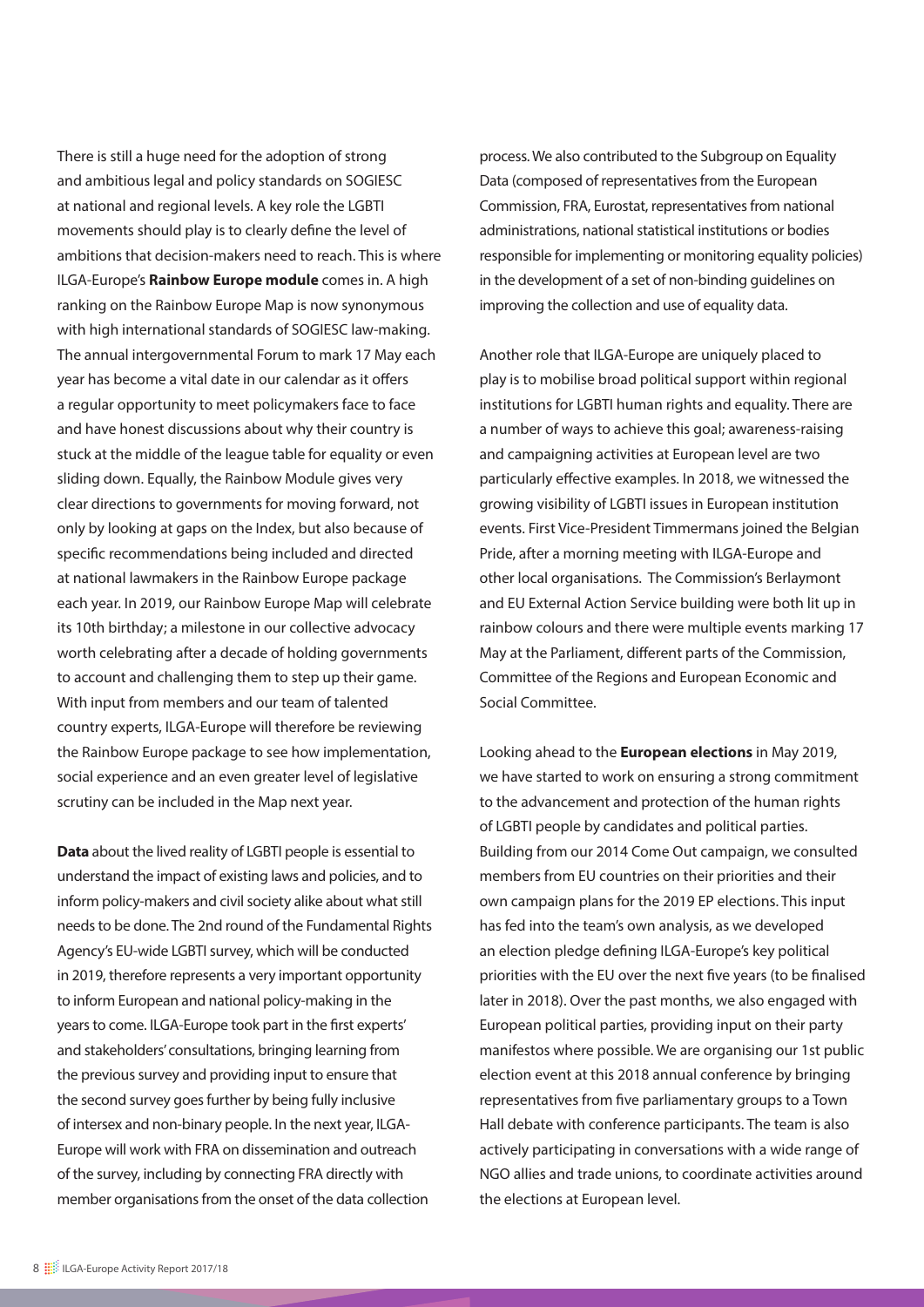As much as working directly with people who lead political institutions and have power to decide on adopting new laws and putting them in practice is a core part of our work, it is an equally important part of our mission to create space for LGBTI voices, in all their diversity, to be heard by European policy-makers. We do this in many ways, starting with facilitating meaningful participation of LGBTI organisations in European policy-making, as we did by organising roundtables and seminars between LGBTI organisations working on asylum and representatives from national governments, EU Commission and Council of Europe earlier this year. Starting with personal testimonies of LGBTI asylum seekers, these events were aimed at naming and discussing specific needs of LGBTI asylum seekers, including the integration of LGBTI asylum seekers into the broader community, trans-specific healthcare, and safe shelters.

This year, we continued to work with OII Europe on building on the momentum around the human **rights of intersex people** at European level. Together, we are producing a legal toolkit for policy makers (a check-list of indicators for ideal legal protection regarding intersex human rights) which will first be presented in Brussels with representatives from EU governments. ILGA-Europe has taken a lead in building political support in the European Parliament on adopting a resolution on the human rights of intersex people before the end of its term in 2019. In addition to gaining wide political support for such a resolution, one of our key roles in this process will be ensuring that the voices from intersex activists and of OII Europe are at the core of this process.

We also work on increasing the visibility and knowledge of issues of concern for LGBTI people under-represented in laws and policies. Over the past year, ILGA-Europe published its position paper on the human rights of LGBTI **sex workers**, launched through a social media campaign which attracted attention not only of our membership, but also NGO colleagues and European policy-makers. In addition to putting a spotlight on our policy, the campaign was also an opportunity to amplify the voices of LGBTI sex worker groups and hear from LGBTI organisations whose

work supports sex workers. We ran a similar social media campaign earlier in the year to raise awareness about sexual health, bringing together blogs from different LGBTI activists and sexual health and rights activists. Other social media campaigns focused on increasing the visibility of parts of the LGBTI communities which are underrepresented, including Bi-visibility Day.

To accelerate political and legal change across the region, ILGA-Europe seeks to enhance the capacity of LGBTI organisations on **national advocacy and campaigning**. Over the past year, ILGA-Europe provided support to LGBTI groups on campaigns on issues that are key to our communities, but often lack public understanding and support. Examples included a video on intersex issues and a number of campaigns to raise awareness on legal gender recognition. We also did this through peer learning among LGBTI groups as we did this year with a 3-day workshop on campaigning for intersex rights for activists from 6 different countries to support ongoing or upcoming campaigns on intersex visibility. We also connect activists to relevant institutions and expertise to support national advocacy, especially where legislative development in one country can contribute to setting standards in others. An example of that this year was supporting national NGOs working towards the adoption of stronger legal gender recognition legislation in a number of countries. A special focus was placed on Portugal, as the reform not only led to changes in the Portuguese legal gender recognition laws, but also made Portugal the 2nd country in Europe to ban medical interventions on intersex babies.

Another significant aspect of ILGA-Europe's work revolves around building **strategic alliances** with other civil society actors. Over the past year, we devoted time on building strong alliances with a range of actors active in the field of migration and asylum, especially mainstream asylum organisations and equality bodies. Through events with LGBTI organisations, we have worked on supporting mainstream asylum organisations to better support the specific needs of LGBTI asylum seekers and refugees, and also started exploring how we as LGBTI organisations can also support their work on broader migration and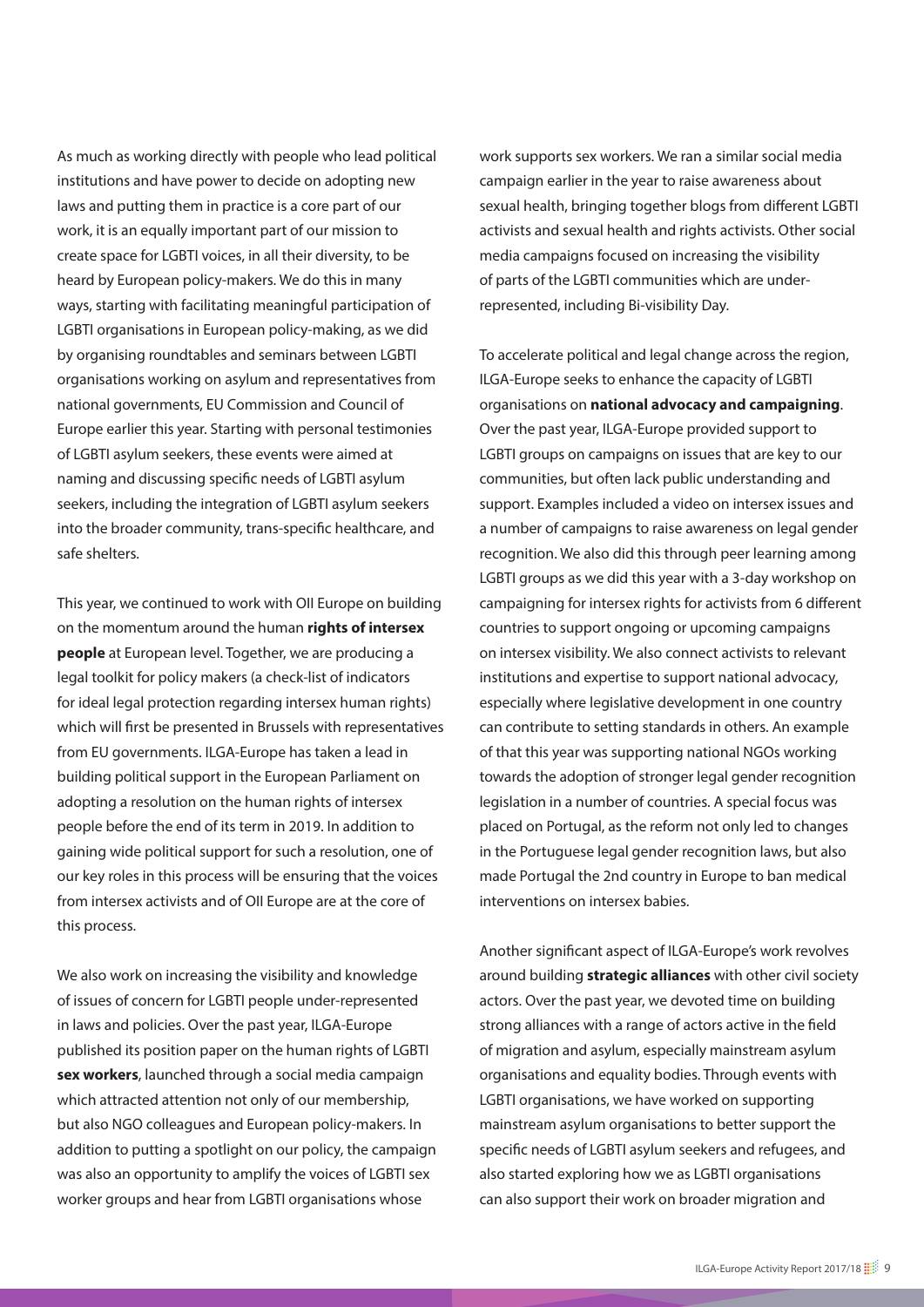asylum policies. We have also looked at alliances in the field of sexual health: we organised our 2nd capacitybuilding seminar on HIV-STIs, and a strategizing meeting on sexual health with key partners in this field, such as the European Aids Treatment Group and the International Planned Parenthood. As a follow-up, we participated at the Global Village of the World AIDS Day conference with some of these partners, and are discussing joint action in the coming year to push for strong commitments on sexual health from the next EU Commission in its health programmes.

Looking beyond NGOs, part of our time was dedicated to strengthening partnerships with professional sectors at European level. Over the past two years, ILGA-Europe has built very good relationships with several **health** organisations through the project Health4LGBTI. The project was aimed at increasing understanding specific health inequalities experienced by LGBTI people, and at providing European health professionals with relevant tools to allow them to develop the right skills and knowledge to overcome these barriers. The project came to a close this year with a conference of 134 persons registered, including our members from 25 EU countries and health ministry's officials from 16 EU countries. We now have very strong training modules to disseminate widely amongst health practitioners in Europe, and strong alliances to help us push policy-makers at both national and European levels to adopt policies and programmes to make health systems more LGBTI-inclusive.

The ILGA-Europe team has also continued its conversation on engagement with the **private sector**, both on ensuring equality in the workplace and on the role of corporate actors in bringing political and social change. In the past year, we have been invited by companies to educate staff on LGBTI rights in Europe and Central Asia, and have used these opportunities to encourage them to play a more significant role in setting LGBTI-inclusive standards and facilitating sharing of good practices in their respective sector. We have also been creating spaces – as we will at the Brussels conference – to discuss the role of private sector in advancing equality: how do we hold businesses

accountable? Is it possible to build genuine partnerships between civil society and the private sector? These are only some of the many questions we continue to ask ourselves as a rapidly growing number of private sector actors are reaching out to ILGA-Europe.

Indeed, these questions have been particularly present in our team, as at the same time, ILGA-Europe have been recognising more and more the importance on connecting our work on LGBTI equality to broader social justice struggles. From entering into discussions on the Sustainable Development Goals at EU level to exploring potential cooperation with organisations working to end homelessness, the ILGA-Europe team is starting to look into how to address structural inequalities in our work. As we embark on our next five-year Strategic Framework, taking into consideration structural inequality and power imbalances that impact the lives of LGBTI people – connected to socio-economic status, age, race, gender, mental and physical ability, nationality and other factors – will become a guiding principle for ILGA-Europe.

**STRATEGIC OBJECTIVE 2 – Enhance the capacity of ILGA-Europe (members, board, staff) to achieve political, legal, institutional and social change by: A – Strengthening the capacity of ILGA-Europe to lead on LGBTI equality in Europe through: (1) strengthening ILGA-Europe's capacity to adapt and respond effectively to changing environments; (2) reflecting and integrating the diversity within the LGBTI population across ILGA-Europe's work; (3) consolidating ILGA-Europe's capacity to advance the rights of intersex people. B – Strengthening the European LGBTI movement** 

**through: (1) strengthening the organisational capacity of LGBTI organisations to achieve change; (2) strengthening the capacity of LGBTI organisations to engage nationally on key European level policy developments and implementation; (3) enhancing the capacity of LGBTI organisations to recognise and reflect the diversity within the LGBTI communities.**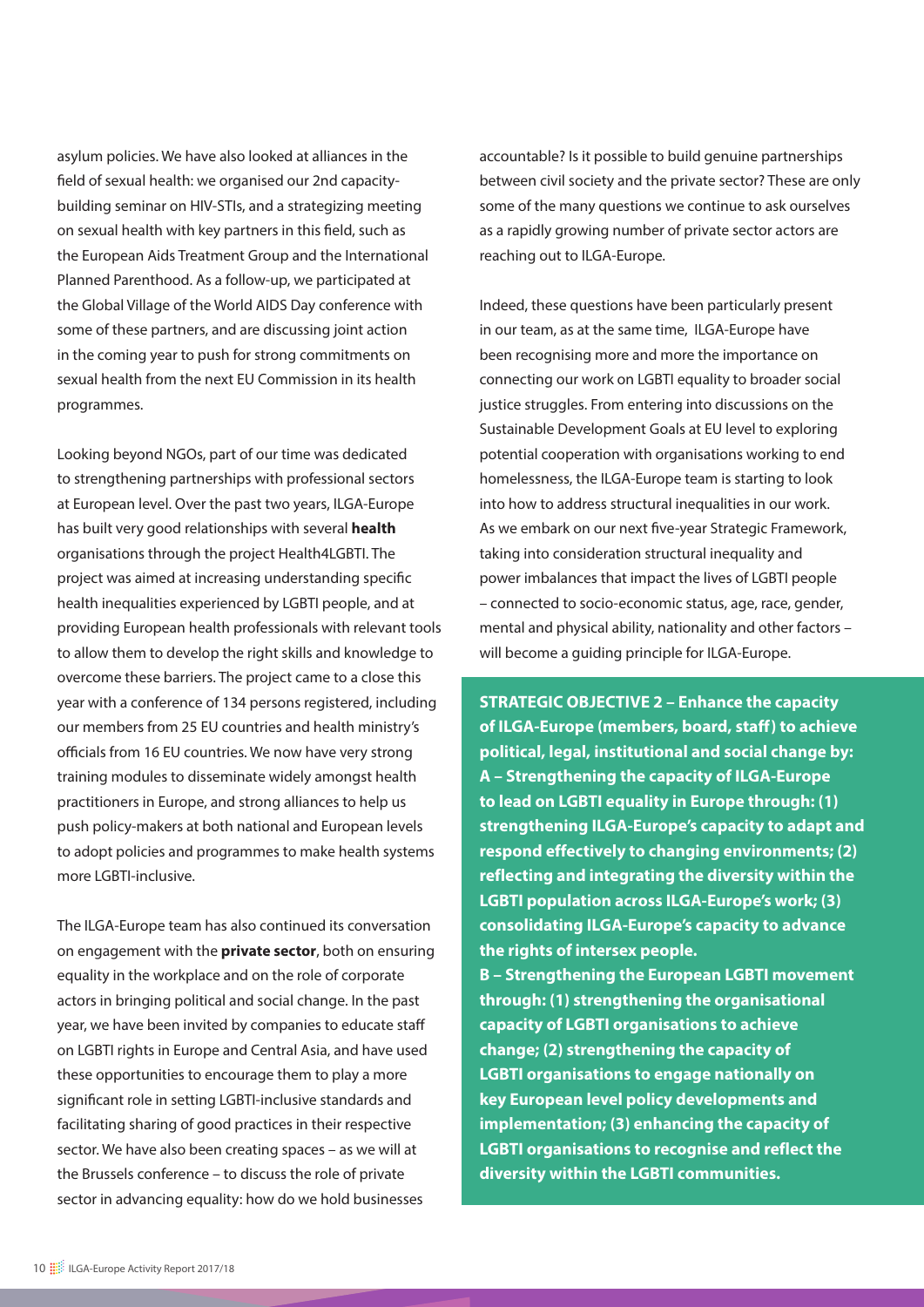Looking back over the past five years, one thing is clear: the growth and strengthening of LGBTI movements in Europe and Central Asia has been nothing short of extraordinary – something to celebrate again and again. As an organisation, ILGA-Europe has grown in capacity, sustainability and resilience, having learned immensely over the past few years from our strengths as well as our weaknesses in supporting LGBTI activists, groups and organisations across the region. The strategic planning process of the past year has provided a space to think about how we can remain as relevant as possible for LGBTI movements in Europe and Central Asia over the next decade. This requires us to continue to adapt the way we work with our members and with the broader movement. With rapidly growing expertise and capacity among members at local and national levels, the need for the staff team to build up that expertise in-house is becoming lesser. The staff team's added value is increasingly in knowing where to find the necessary expertise and in connecting activists to those who have it; in creating connections between all relevant actors and their expertise in making change for LGBTI people in Europe and Central Asia; in amplifying change by increasing exchange of knowledge and facilitating peer learning; in building expertise in areas of work that are new for the movement and in taking a lead in creating space for much needed discussions within the LGBTI movements.

This shift in how we work has increasingly become clear over the past twelve months throughout our programmatic work. Firstly, the prominence of conversations on **community organising** in our programmes is a signal of the journey we embarked on a few years ago to expand our understanding of capacity-building. Over the past year, we developed specific resources for LGBTI groups and organisations to contribute to strengthening their capacity to engage in community building and organising. The resources look deeper into community needs assessments, reaching out to and engaging with communities. We devoted the 2018 edition of our Destination Equality Magazine to the topic of Community Organising. ILGA-Europe's larger Community Organising project–which supported project partners in 7 countries through a mix of re-granting, peer support and coaching, is coming to an

end this year. This scheme – aimed at strengthening LGBTI communities' mobilisation, especially around human rights work –provided the basis for the resources we have been developing.

The project has shown potential to support organisations in developing successful work around community engagement and the role that ILGA-Europe can play in facilitating learning across the region. Therefore the hope is that ILGA-Europe will acquire new resources in 2019 to support work around community organising, intersectionality and working in shrinking space contexts. Meanwhile, ILGA-Europe aims to integrate elements of this work in other activities. ILGA-Europe will launch an initiative to support work which connects community organising to mobilisation activities and intersectionality. Organising for change is hard work which often takes time – and ILGA-Europe want to support our members and individual activists as they undertake this inspiring task and to do so in an inclusive way to ensure no one is left behind.

As collective capacity in the movements continues to grow, the ILGA-Europe team is increasingly focusing on offering capacity-building programmes which respond to emerging needs and/or to identified gaps within LGBTI movements in Europe and Central Asia. In the field of **Strategic Communication**, we launched and widely disseminated the manuals on Framing and Message testing, co-produced with Public Research Interest Centre. We reached a large number of activists through our series of webinars on the toolkits and various workshops integrated in different trainings and seminars. In addition, we developed a new programme through which we will be able to support small-scale message testing initiatives over the coming year. The toolkits rapidly became popular resources beyond our movement. ILGA-Europe received several invitations to present our work to other human rights organisations, many of which we had to decline for lack of capacity. We did however join the informal expert group of Human Rights Communicators setup by the EU Fundamental Rights Agency, as a channel to share our learning to a wider number of people.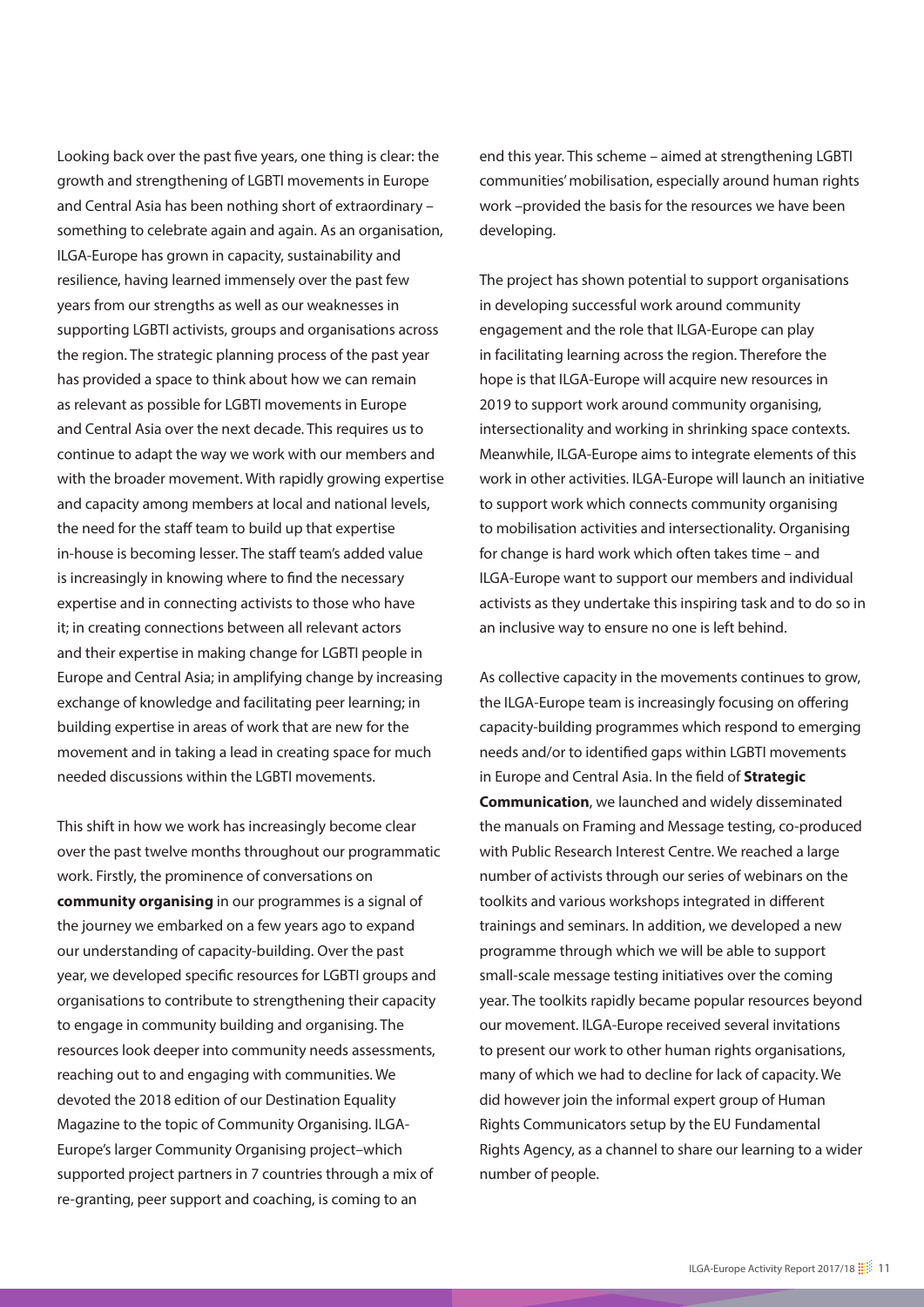Through the Creating Opportunities programme, we continued to provide regional capacity building and country-level coaching to support LGBTI organisations in the development of **campaigns and message testing**. Over the past year, we paid special attention to campaigning on legal gender recognition and intersex issues, and organised capacity building events on these specific topics. The programme supported 10 in-country campaigning projects in 2018 (including in countries such as Kyrgyzstan and Russia), focusing on a wide range of thematic issues. Whilst Creating Opportunities provides small financial contributions, the majority of the programme's work focused on coaching activists in delivering successful campaigns. The programme has outrun its own success as the budget for 2018 was already exhausted by August. Over the coming period, the programme will focus on responding to the anti-gender movement, trying to bring together actors to mobilise more widely. Sadly, Creating Opportunities is threatened with discontinuation from 2020 as a result of the departure of its main funder from our region. ILGA-Europe has therefore started to explore alternative sources of funding to continue this work. In light of this, a campaign has been launched in August to shed light on the impact that Creating Opportunities has brought to activism.

This year again, a strong focus in our programmes was put on strengthening the capacity of organisations to mobilise allies. Several of ILGA-Europe's projects and re-granting initiatives have been used to bolster the LGBTI organisations capacity for **alliance-building** strategies. For example, we have issued grants to support groups or coalitions of organisations to effectively respond to shrinking space for civil society in their countries. We have also continued to learn from projects which go beyond the very obvious allies and make links with partners in all walks of life – from medical professionals and artists, to journalists and parents groups. In the coming year, we intend to bring the learning around alliance building together and make it more widely available to the movement, so to further strengthen the movement's capacity in this area.

Sadly, the need for trainings on **security**, **well-being**, **and safety** issues remains high in our region. In partnership with the Dignity for All consortium, we continued to issue emergency grants across the region. These grants and training sessions relevance in both the short and long term – they can be organised quickly, providing a rapid response to members in need, but always aim to contribute to the longer term sustainability of the movement. Overall, our security and wellbeing trainings continue to be a central element of our work with members in countries such as Russia and Turkey where the external threats have been clearly documented, but with growing opposition in other countries (such as the anti-gender movement) the need for ILGA-Europe to constantly standby has only grown. The hope for our security work in the coming year is to be extended more effectively in Central Asia. We also continue to look at digital security as an area for development. Beyond digital security, digitalisation is a growing area of importance for the movement in Europe and Central Asia. There is an evident need for the further development of skills and competencies within the movement around digitalisation. The development of an online learning platform is one example, strengthening the movement's capacity to carry out online campaigning is another one. ILGA-Europe is working with Google to open up the position of a 6-month fellowship in 2019 to create capacity to explore the potential for new pathways of change making through digitalisation.

The ILGA-Europe team constantly assesses where there are unmet needs from a geographical perspective, and seek to address such needs through our programmes and projects. However, more and more of this work bring us in parts of the region where LGBTI activists carry out their activism in increasingly difficult contexts. We are highly aware of our responsibility to support and protect activists working in hostile environments. A lot of that work however can – for exactly those reasons – not be shared publicly. So please rest assured – there is more going on than included in these pages. Such work is not only about security, it is also about identifying new ways of creating change. Organising spaces where activists can strategise or talk about how they stay 'healthy' as a community are perhaps the most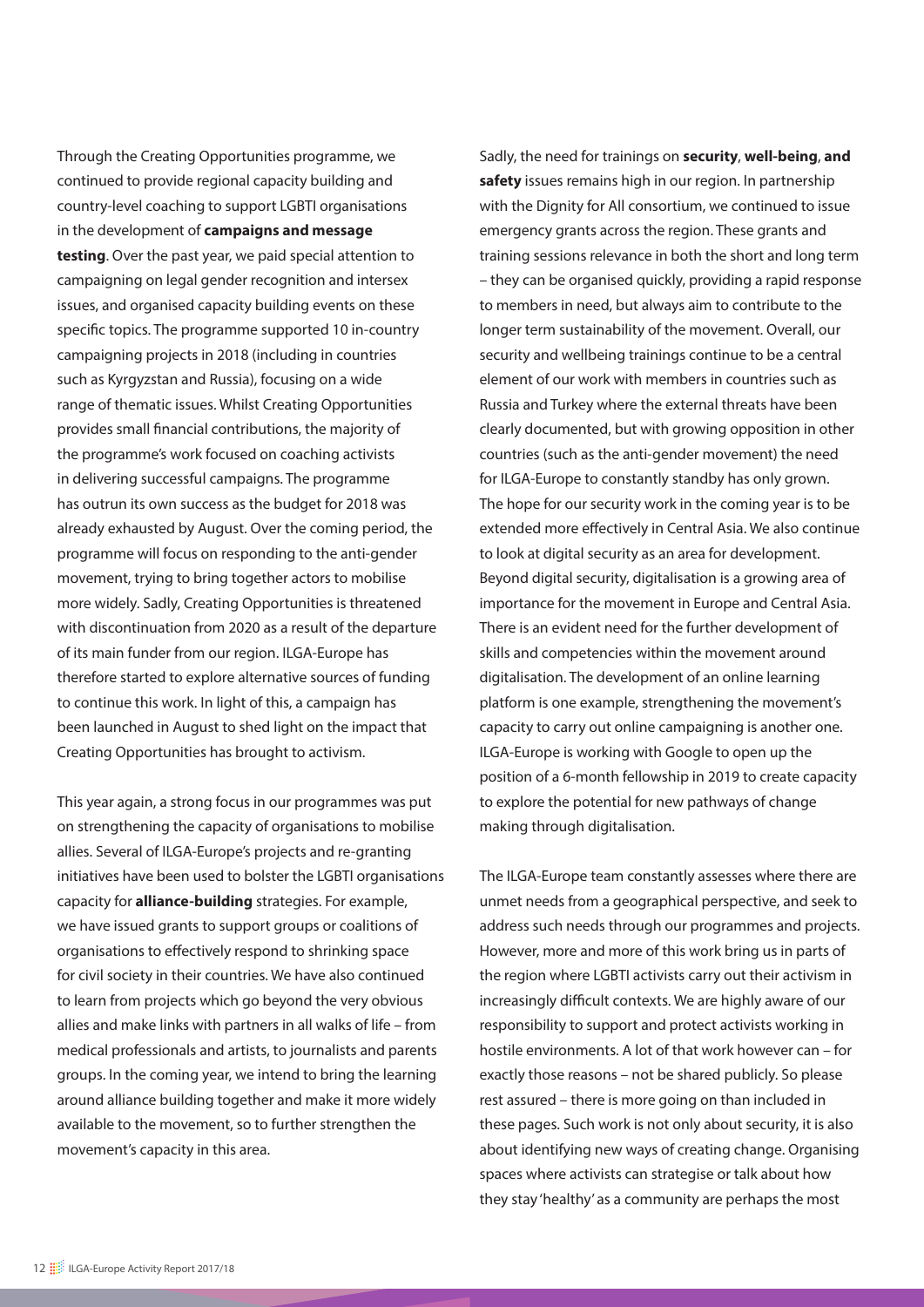critical activities we organise today. This said we do want to name that we have started our work in Central Asia. We are rapidly increasing our engagement with activists to better understand their needs and explore advocacy opportunities, and we have started integrating activists in our programmatic activities. We will step up this work and hope to create links between activism in Central Asia with our broader work programme over the coming year.

This year ILGA-Europe has also begun to reflect on how the organisation and the broader movement have responded to urgent "crisis" situations (such as Chechnya) which occurred in recent years. The need to do so was widely felt within our own organisation and more broadly, amongst groups involved in providing direct support to people affected by crisis. The nature of crisis response work has left deep marks on the lives of many activists and raised questions about our readiness to respond to large scale human rights abuses in the future. We are only at the beginning of such reflections and will initiate concrete efforts to take this forth in the year to come.

To do justice to all the work carried out by the ILGA-Europe team over the past year, it is important to note that, in addition to the projects described above, several other activities took place, including:

- The Annual Conference 2018, with over 500 participants, and more than 70 programme spaces, discussions, pre-meetings, consultations, etc. As our conference continues to grow in terms of size and expectations, ILGA-Europe continues to assess how the gathering can continue to provide the greatest value to activists and other participants, but also remain sustainable for the organisation.
- Capacity-building seminars, trainings and workshops at national or European levels on: campaigning, message framing, community organising; strategic communication; financial management; advocacy on HIV; security planning and digital security; strategic planning; wellbeing; strategic litigation; human rights monitoring and documentation; EU advocacy; hate crimes reporting; migration and supporting asylumseekers.
- Webinars on strategic communications; fundraising; campaigning for legal gender recognition, funding for LGBTI issues, community organising, etc.
- Study and advocacy visits to the Council of Europe and the EU institutions.
- Coaching/mentoring on organisational management and development.
- Documentation of good practices in a variety of areas
- Grants to strengthen work with allies; general capacity strengthening grants; urgent advocacy and security grants in the framework of the Dignity for All programme and various grants to support other documentation activities.

Over the past year ILGA-Europe has made progress in the **development and strengthening of learning methodologies**. In 2018, we started hosting webinars around various issues (fundraising, campaigning, message testing, dissemination of funding needs assessment). This has allowed ILGA-Europe to test new ways of working that have the potential to reach larger audiences and make knowledge sharing more accessible. In 2019, ILGA-Europe foresees the creation of a new **online learning platform** for LGBTI activists (and allies) in Europe and Central Asia, containing knowledge and resources that can further the movement's capacities in a variety of fields. The aim is for the online learning platform to include a database/knowledge repository that can give activists access to information in a variety of fields (research, court cases, best practices, etc.). Beyond the online learning platform, ILGA-Europe is also strengthening materials that support facilitators of workshops and small events with the development of methodologies and approaches. In the years to come, the development of support around facilitation will continue to be important, in particular when it comes to addressing matters around privilege and class, which are increasingly discussed within the movement.

For years now, ILGA-Europe has placed great importance on providing support to **European networks** and under-represented groups within the LGBTI movements. With the growth of the movements and emergence of new organisations, we have been reassessing how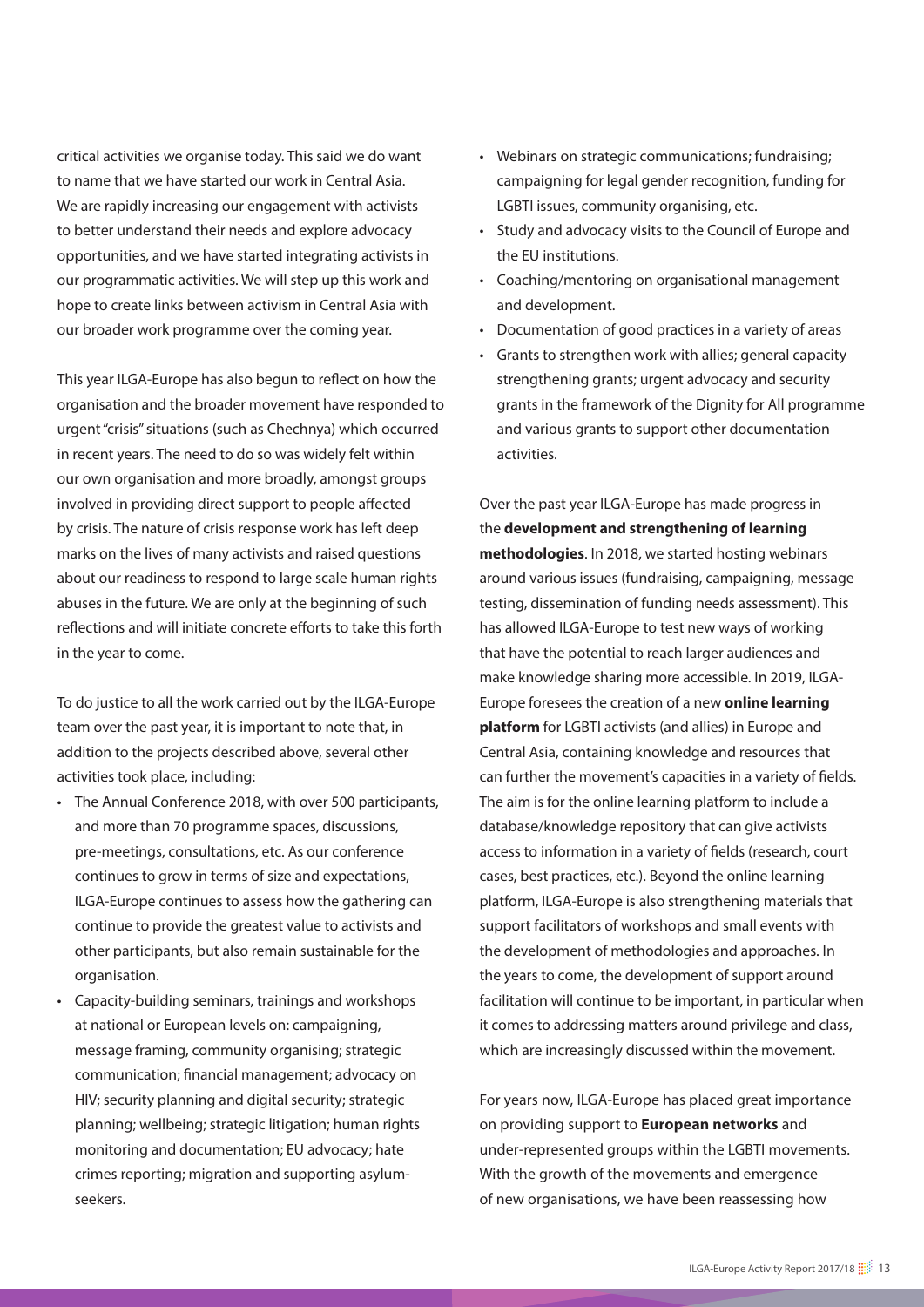best to offer this support, within our existing resources. Believing in the value of peer learning, ILGA-Europe therefore hosted in April the first networking meeting of European networks. TGEU, OII-Europe, the European Lesbian\* Conference, IGLYO, the European network of LGBTI Parents, the European Forum for LGBT Christians and the European Bisexual Network all joined us in a two-day meeting where we learned from each other on organisational development, governance and fundraising; we identified ways to strengthen cooperation and identified shared needs and goals. The days proved to be very successful and networks have asked ILGA-Europe to organise a similar meeting next year. In addition to this meeting, ILGA-Europe also continued to support OII-Europe towards their organisational development, as the organisation welcomed their first paid staff, through coaching and support for governance meetings. It was also very important for ILGA-Europe to take part at events organised by the larger networks, where we could: TGEU's Council, NELFA General Assembly, the European Network of LGBTI Parents.

In recent years, there have been changes in how we look at ILGA-Europe's role in relation to **resource mobilisation for LGBTI movements** in Europe and Central Asia. The reasons for this are obvious: a growing movement in size and diversity requires access to new funding, and a rapidly changing environment requires that funders adapt to the changing needs of the movement. For some years now, ILGA-Europe has cooperated with the Global Philanthropy Project (GPP) to bring funders together to discuss priorities on funding in Europe. This year, we also worked with GPP on significantly strengthening knowledge about the state of funding of the LGBTI movements in Europe and Central Asia. Indeed, to complement GPP's second global research on funding for the LGBTI movement from a grant-makers' perspective, ILGA-Europe published the first-ever region-wide survey of the funding needs and priorities of the LGBTI movement in Europe and Central Asia. Thanks to our successful partnership with Strength in Numbers, the research brought together data collected from 287 groups in Europe and Central Asia. ILGA-Europe presented the outcomes of this research to both activists

and donors at events and through webinars, the goal being to make the case for better and more resources for our movements in the years to come.

ILGA-Europe and GPP then joined forces to produce a third report: a ground-breaking cross-analysis of ILGA-Europe's and GPP's reports, which brings together data from funders and activists to draw compelling conclusions about the need to support LGBTI equality activities in Europe. The report is the basis for this year's Donor Pre Conference meeting in Brussels, and will also provide a strong basis for ILGA-Europe's expanding work in mobilising resources for our movements. One of our current goals is to reach out to governments and funders that are currently not supporting the LGBTI movement in our region yet, but have the potential to do so.

Beyond our role in identifying needs of LGBTI activists and groups and making the case for funding at regional level, we also continue to expand our role as grant-makers through our growing **re-granting** schemes. Our re-granting initiatives are closely linked with our movement building work, as our approach is not focused on funding alone, but on combining financial resources with additional capacity building. Where possible, ILGA-Europe facilitate learning spaces between grantees (and often also other activists) with the goal of creating peer-learning opportunities where ways of working can be discussed. On a more ad hoc basis, ILGA-Europe also provide ongoing informal support and mentoring to partners on financial management and organisational governance. Many of these conversations also serve to increase transparency and communication within the movement, contributing to trust building and a growing cohesion of work. This holistic approach has seen our re-granting work steadily expand, with targeted calls launched this year for specific in-country work across the region. We are conscious that the scenarios faced by LGBTI activists can widely differ and that mobilising resources takes time, in particular when it comes to ensuring that activists have the necessary means to respond to emerging priorities. Through various targeted re-granting programmes, ILGA-Europe aims to affect the capacity to rethink change of the movement in various fields.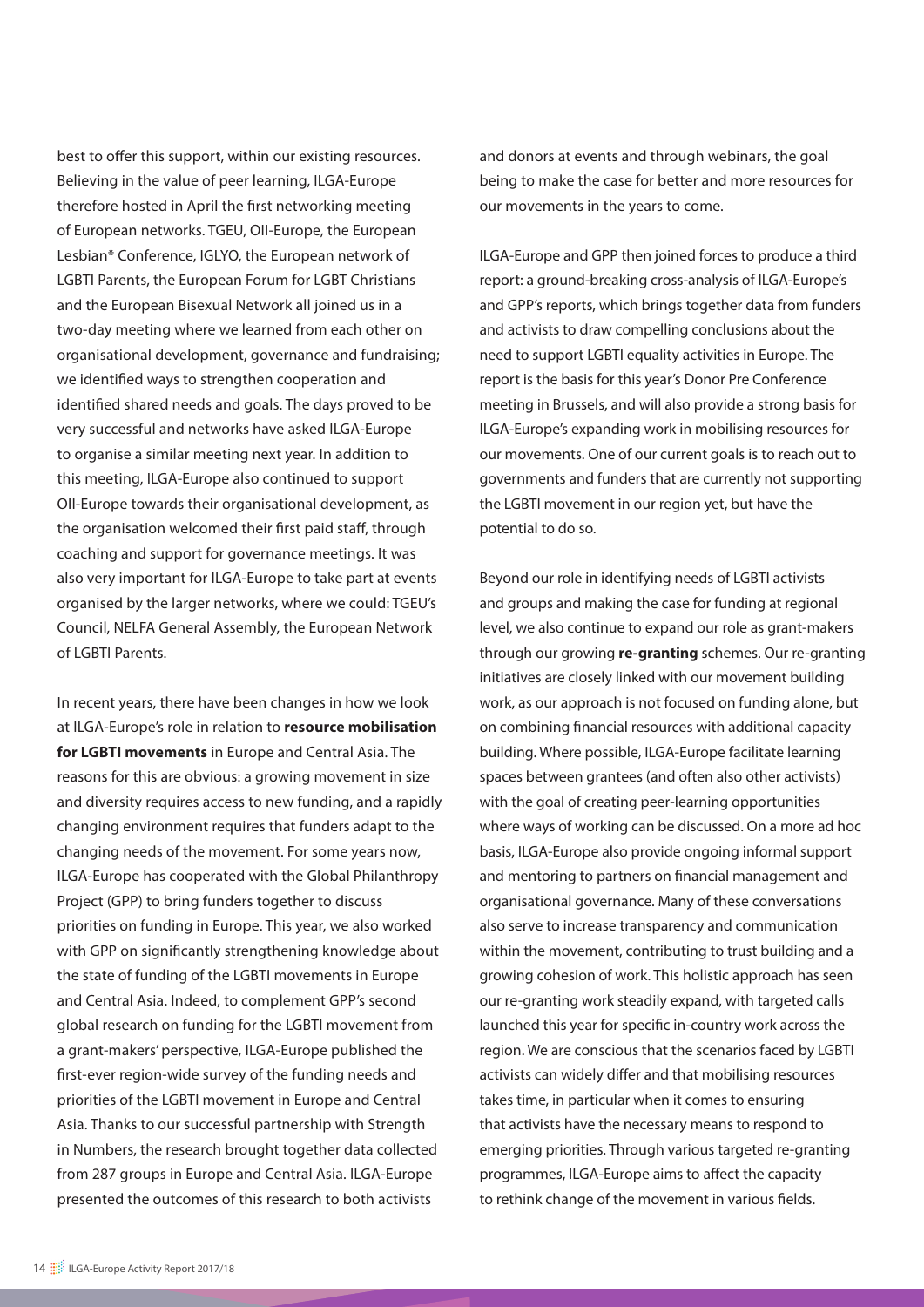Illustrative of this are re-granting programmes in place in Georgia and Russia, but also the upcoming re-granting work in Armenia, Central Asia, Georgia, Macedonia, Russia and Turkey.

ILGA-Europe's expanding re-granting work – 86 grants were awarded over the past year – led us to further strengthen our internal practices by developing clear procedures based on principles such as accountability, transparency and being needs-based. We also reworked our re-granting manual for grantees and now have an easy guide to assist grantees with the implementation of projects. In addition to this, we continued to provide finance trainings to grantees wherever needed. In 2019, we foresee the creation of a small body of members to provide feedback to ILGA-Europe on its re-granting work.

Our contribution to resource mobilisation also takes the form of support to LGBTI organisations on fundraising. In 2018, we organised webinars to the movement based on our funding needs assessment report, so to provide data and arguments that could strengthen organisation's own efforts in resource mobilisation. We provided coaching to organisations on accessing EU funding mechanisms. We also co-organised a series of webinars based on the good practices guide on fundraising with individual donors published with GPP.

ILGA-Europe's own efforts at **fundraising** from individuals continued in the past year. This fundraising work is important to meet ILGA-Europe's own co-funding requirements, but also in creating the ability for the organisation to remain flexible in responding to emerging needs. The European Equality Gala, ILGA-Europe's annual flagship event in Brussels, raised a record number of funds. Yet, the funding raised is not sufficient to make the event self-sustainable for the future. We are thus assessing how to move forward with the event, as part of our overall fundraising strategy. Over the past year, we strengthened relationships with a few private sector actors, which have been supporting our work either financially or by providing expertise pro-bono. Companies like Google, Levi's, ING and Diageo have invested in our work with grants or supported

our events. Smaller companies have raised funds for us with products like clothes and accessories, and we've benefitted from schemes where companies match employee donations. A growing number of law firms are providing pro-bono support in our litigation work. Building such partnerships requires mutual trust building and long-term time investment, ILGA-Europe continues to assess how this is done in ways that carry most impact and remains in line with our core principles and values.

**Intersectionality** has continued to be a core focus on ILGA-Europe's agenda over the past year, from placing intersectionality at the heart of the conference to ongoing learning on adopting an intersectional approach across our work. Over the past few years, the whole ILGA-Europe team has invested time and energy to thinking about how we create ever safer spaces to have conversations about power and privileges, how we amplify the voices of those who are not heard within LGBTI communities and how we can contribute to empowering under-represented groups within the LGBTI communities. Our Board and Staff Working Group on Diversity continue to steer our reflections throughout the year and led on this work, particularly in relation to conference preparations. Indeed, the Annual Conference is where many of our diversity initiatives are at their most visible. At all stages of the event, ILGA-Europe are working with inclusion and access for all in mind. Our scholarship (and recently introduced partial scholarship) scheme aims to enable more groups to participate and underrepresented voices at the conference. This year, there are several workshops and spaces that give participants opportunities to talk about the experiences of intersecting aspects of our identities: workshops on the experiences of Roma LGBTQI people, of asylum seekers, sex workers, intersex people, lesbian women, people living with HIV, of bisexuals, of LGBTI people of faith, of LGBTI youth and homelessness. Social activities are also shaped to allow conference participants to relax in the best way for their own wellbeing – including everything from childcare facilities and a quiet room for reflection.

Beyond the conference, we have been strengthening our intersectional approach in our projects and programmes.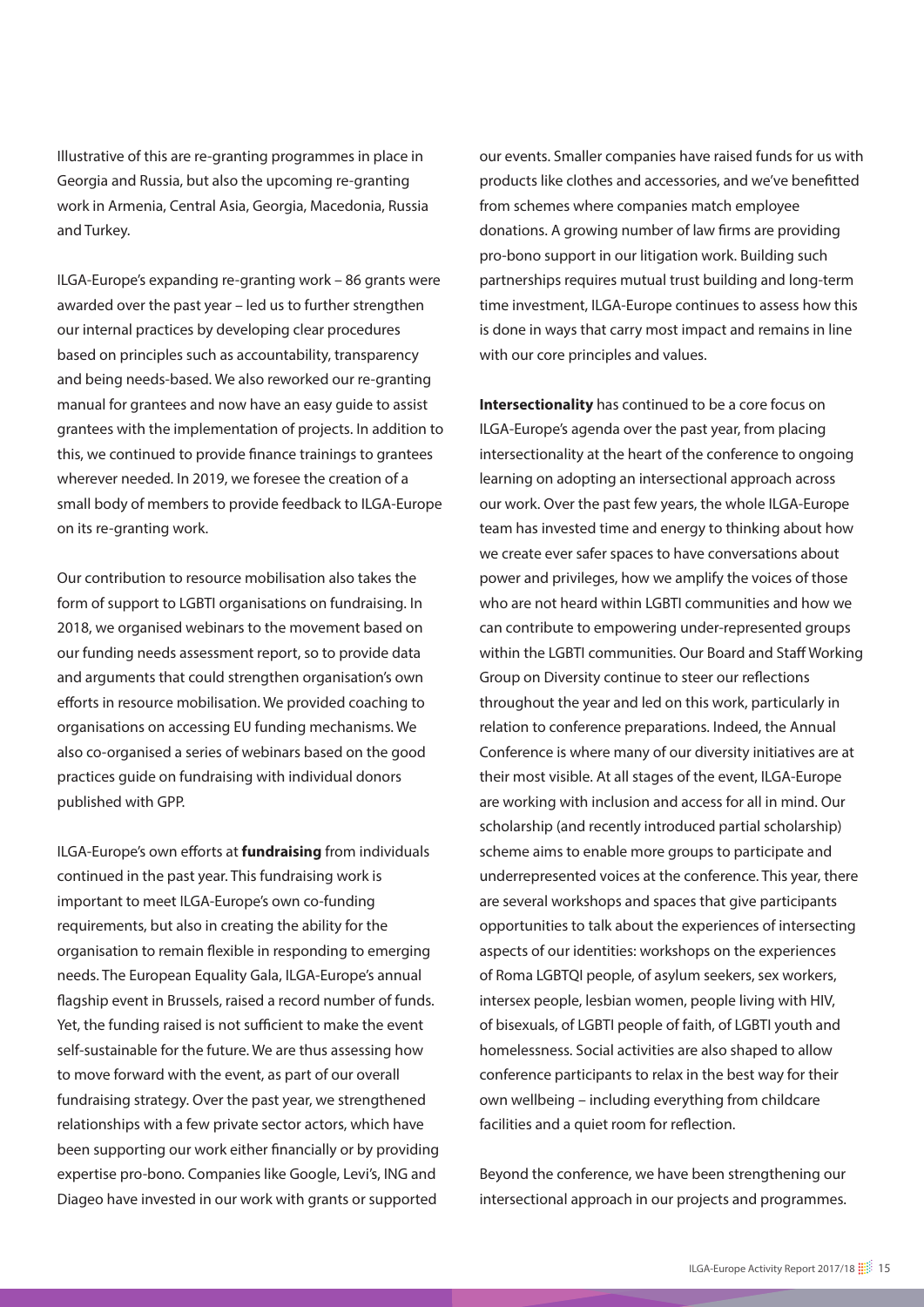To name a few examples: we have increasingly used our small grants programmes to provide support to groups or initiatives that have limited access to financial resources. A key principle of our project on community organising was to develop knowledge and capacity on how to ensure that LGBTI organising work is inclusive and intersectional, that there is ownership of the spaces created and of the agenda, and that organisations are increasingly representative of the needs in the communities. Active support is given to underrepresented groups within the LGBTI movements, such as by ensuring participation in trainings and by providing peer learning opportunities. We are also on learning journey when it comes to adopting an intersectional approach in our advocacy work. We strive to: use our platform to create space and to amplify the voices of under-represented groups within LGBTI communities in European policymaking; to continue our long tradition of working in alliances with other organisations and movements (which not only strengthens our messages but allows us to learn and gain new perspectives); to consider the impact of our positions from a wide range of experiences and strengthen our messaging in advocacy with the lived experiences of the diversity of our LGBTI communities in all their aspects.

This said, it is clear to the whole ILGA-Europe staff and board team that much more work in this area remains to be done. We need to continue strengthening our own knowledge and capacity to work on intersectionality, especially strengthening of our own capacity to facilitate and engage in conversations around intersectionality, such as class and privilege. We are determined to learn from and with our members, sharing the growing awareness, knowledge and expertise on intersectionality, so that we have a movement that fully includes everyone.

This reflection, and all the other pieces of ongoing learning mentioned in the report, fed into our **strategic planning process** for the next five years. Over the past six months, the ILGA-Europe team created as many spaces as possible to bring the input from members, Board and staff alike towards developing our new Strategic Framework 2019- 2023. Together, we worked on articulating the larger picture and vision, identifying goals for LGBTI movements in Europe

over the next five years, identifying ILGA-Europe's roles in achieving these goals, and articulating ILGA-Europe's specific strategic objectives for the next five years. This was done through two online consultations with members, a two-day Strategic Planning Meeting in Brussels with representatives from 32 member organisations and the ILGA-Europe team, several internal meetings with staff and board. All of it is coming together at the Annual Conference in Brussels, where we hope that our proposed Strategic Framework will receive the full support from the membership.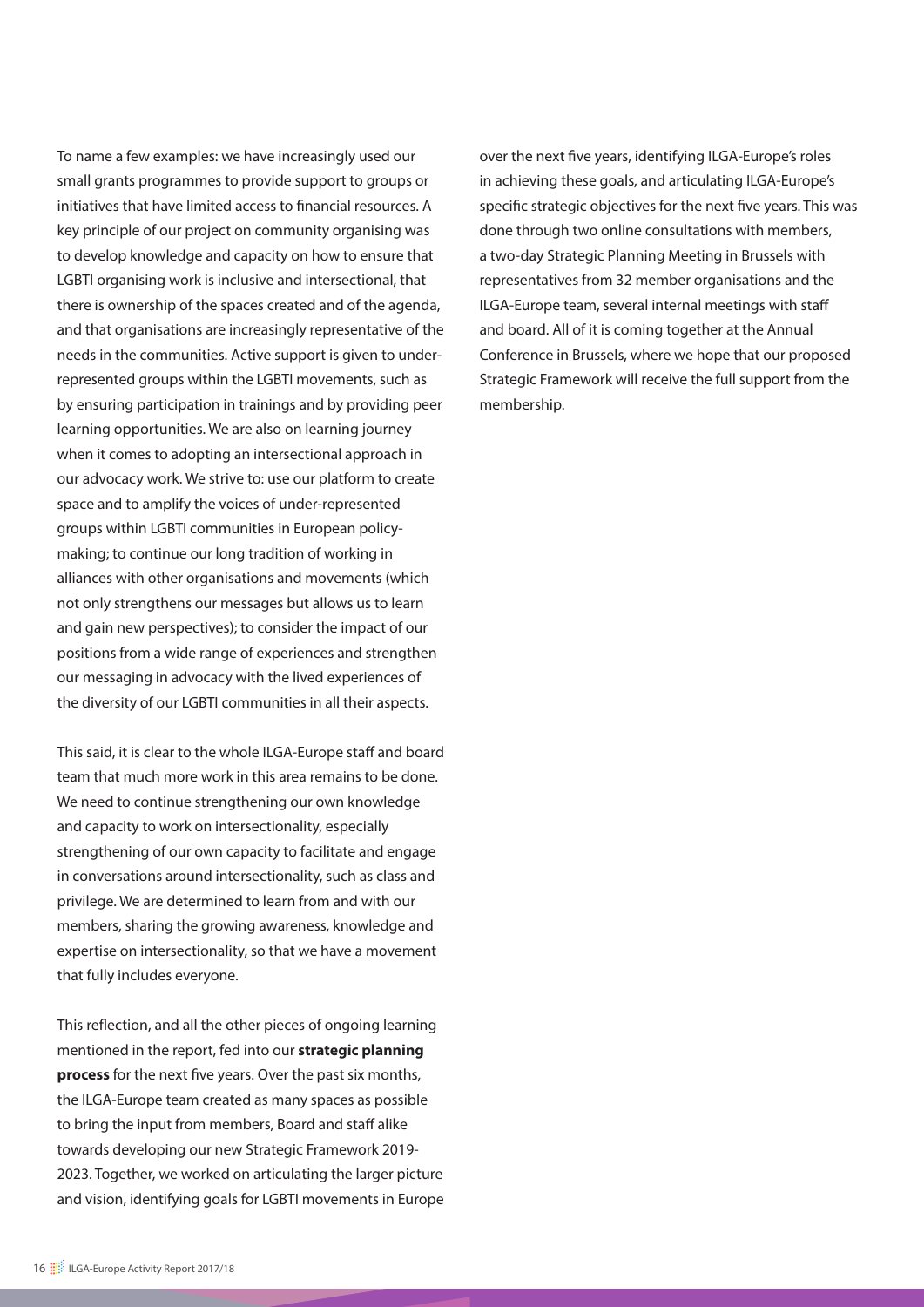### **Report on Governance Activities of the Executive Board**

#### **Introduction**

As the main acting body representing the member organisations of ILGA-Europe, the Executive Board provides overall direction to ILGA-Europe, acts and makes decisions in line with ILGA-Europe's vision, mission and values and in the framework of its constitution and policies laid down by the European Regional conference between conferences, in particular in line with the strategic plan agreed by members.

In accordance with article E.5.d of the Constitution, the Executive Board of 2017-2018 herewith presents a report on its activities from November 2017 till October2018 to the European Regional Conference.

At the 2017 Regional Conference in Warsaw five Board members were elected: Soudeh Rad was elected for a first term on the board; Vladimir Simonko and Darienne Flemington were re-elected for a second term; Yuri Guaiana and Micah Grzywnowicz were re-elected for a third term. Together with the existing five members, the composition of the new Board was set for the new mandate and a division of positions followed as presented in a table below. In addition to the Board members, Anastasia Danilova was elected as a Reserve. She replaced Chaber, who stepped down from the Board in April 2018.

The board convened on six occasions since the 2017 Annual Conference in Warsaw (in third column, number of attendance to meetings per member):

- 4th November 2017 Warsaw
- 1st 3rd December 2017 Brussels
- 2nd -4th March 2018, Brussels
- 11th 13th May 2018, Brussels
- 31st August 2nd September 2018 Brussels
- 24th October 2018 Brussels

| <b>NAME</b>          | <b>POSITION</b>  | <b>TERM</b>       | <b>TERM SERVED</b> | <b>CURRENT MANDATE</b><br><b>ATTENDANCE</b> |
|----------------------|------------------|-------------------|--------------------|---------------------------------------------|
| Joyce Hamilton       | Co-Chair         | $2016 - 2018$     | <b>Third</b>       | 5 meetings                                  |
| <b>Brian Sheehan</b> | Co-Chair         | $2016 - 2018$     | <b>Third</b>       | 5 meetings                                  |
| A. Chaber            | Treasurer        | 2016 - April 2018 | Second             | 3 meetings                                  |
| Costa Gavrielides    | <b>Treasurer</b> | $2016 - 2018$     | Second             | 4 meetings                                  |
| D. Flemington        | Co - Secretary   | $2017 - 2019$     | Second             | 5 meetings                                  |
| Yuri Guaiana         | Co-Secretary     | $2017 - 2019$     | <b>Third</b>       | 5meetings                                   |
| Micah Grzywnowicz    | Member           | 2017-2019         | <b>Third</b>       | 4 Meetings                                  |
| Soudeh Rad           | Member           | 2017-2019         | First              | 4 Meetings                                  |
| Olena Shevchenko     | Member           | $2016 - 2018$     | First              | 5 meetings                                  |
| Vladimir Simonko     | Member           | 2017 - 2019       | Second             | 5 meetings                                  |
| Anastasia Danilova   | Member           | April 2018        | Reserve placement  | 3 meetings                                  |

#### **Composition of the Board**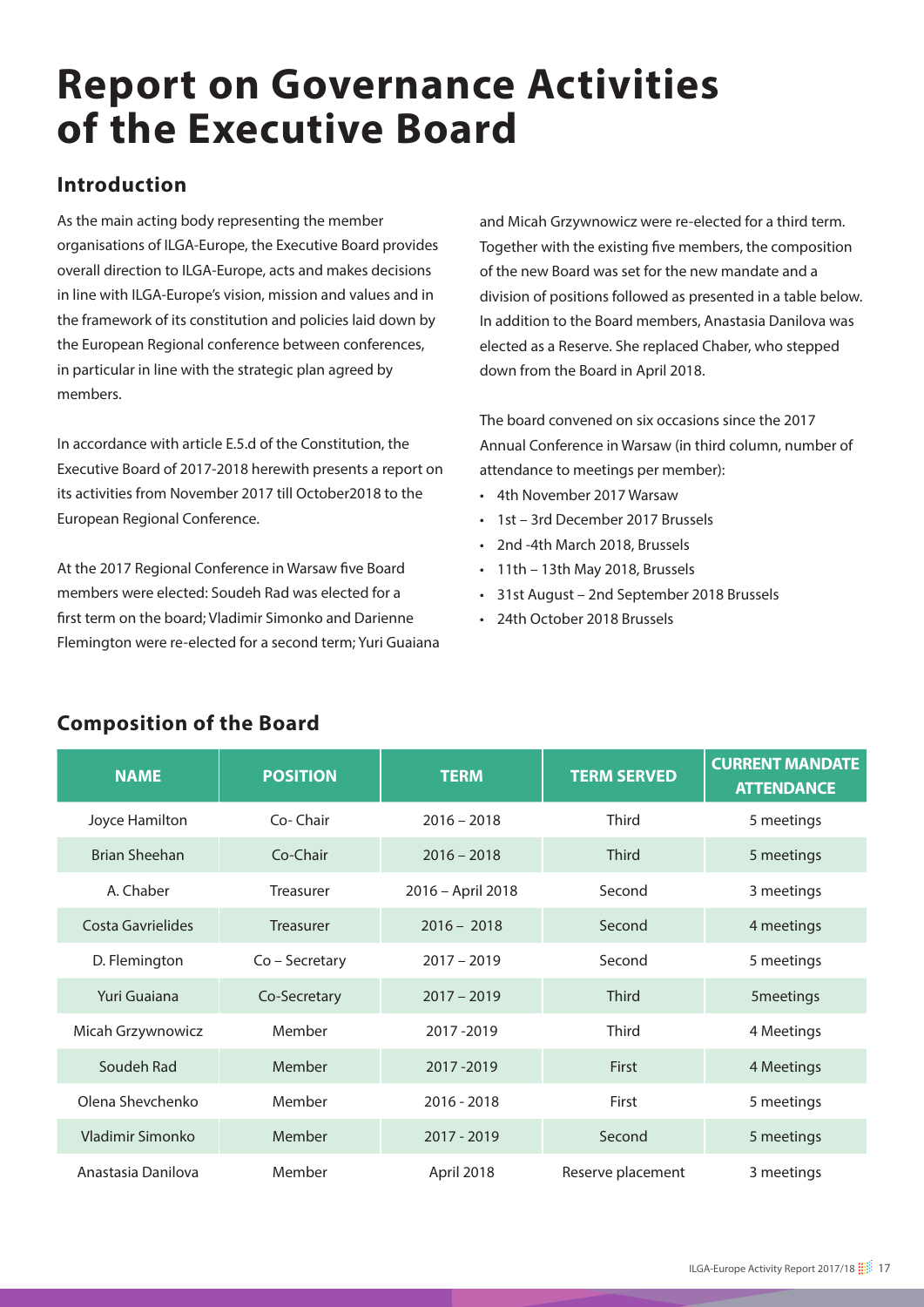In the past year, the Executive Board organised its work in the following sub-committees covering different areas of responsibilities and working groups on issues that required further development in the work of ILGA-Europe:

| <b>NAME</b>                           | <b>MEMBERS</b>                                                                                                                         |  |
|---------------------------------------|----------------------------------------------------------------------------------------------------------------------------------------|--|
| Finance sub-committee                 | Joyce Hamilton, Brian Sheehan, A. Chaber (until April 2018),<br>Vladimir Simonko, Costa Gavrielides, Soudeh Rad                        |  |
| Employment sub-committee              | Joyce Hamilton, Brian Sheehan, Darienne Flemington,<br>A. Chaber (until April 2018), Costa Gavrielides, Vladimir<br>Simonko            |  |
| Governance sub-committee              | Micah Grzywnowicz, Yuri Guaiana, Olena Shevchenko,<br>Darienne Flemington, Anastasia Danilova, Costa Gavrielides<br>(until April 2018) |  |
| Diversity Working Group               | Micah Grzywnowicz, Darienne Flemington, Costa<br>Gavrielides, Olena Shevchenko, Soudeh Rad                                             |  |
| Constitution/Governance working group | Joyce Hamilton, Micah Grzywnowicz, A.Chaber (until<br>April 2018), Darienne Flemington, Costa Gavrielides, Brain<br>Sheehan            |  |

#### **II. Overall direction and priorities**

One of the main highlights undertaken by the Board was the preparation of the process to formulate the ILGA-Europe's Strategic Framework 2019 – 2023 as we have been entering the last phase of the current plan's implementation period (2014 – 2018). The Board designed a process of consultation to actively engage with members on the content and create a space for interactive and constructive exchange. The Board, along with ILGA-Europe staff and representatives from a range of member organisations, met on 1-2 June in Brussels to decide the direction of travel. There were also webinar opportunities for engagement. The result of all this work will be presented to the conference in Brussels for the membership to approve.

#### **III. Organisational management and development**

An essential part of the work of the Executive Board is to ensure the continuity of the organisation. This includes resource mobilisation, risk mitigation strategies and sound financial oversight. Over the past year, the Board has had extensive conversations on diversification of funding and resource mobilisation strategies, including institutional and individual donor strategies. Part of those conversations concerned potential financial losses (e.g. co-funding requirements, end of funding, conference) and ways to mitigate those. The Board discussed recommendations by the Auditor in its Management Letter, including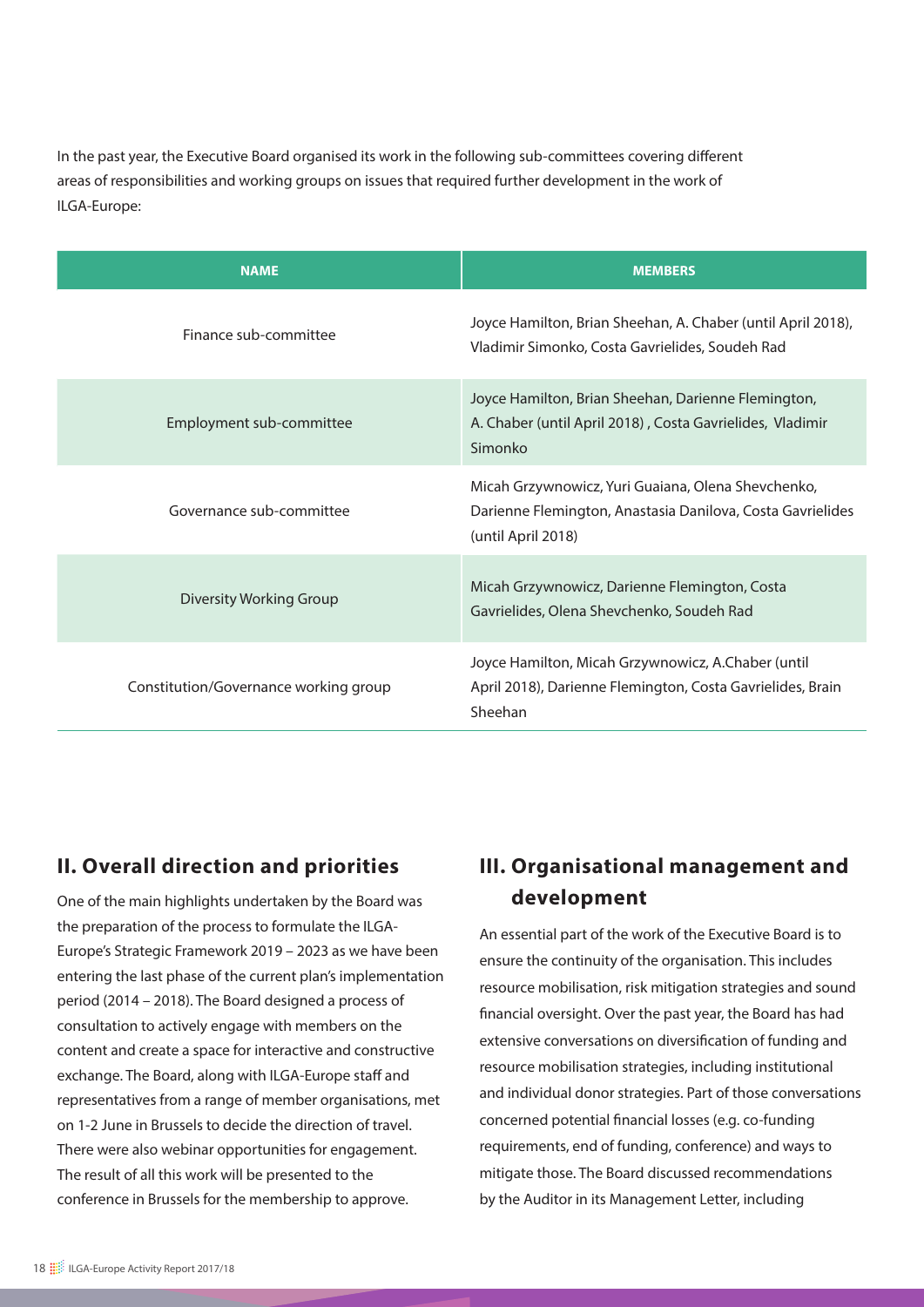changing the approval of accounts to meet Belgian legal requirements. New financial software and tools that improve long term cash flow management, and produce more adequate budgeting and cost overviews have been introduced.

The Board approved an updated Procurement Policy that included general principles and thresholds for procurement procedures by the organization. Given the increase in re-granting by ILGA-Europe, we continued the thinking on strengthening our re-granting practices, including discussions around the creation of participatory grantmaking bodies to guide our re-granting processes.

An important governance issue on the Board agenda was the EU General Data Protection Legislation entering into force from 25 May 2018. A policy was approved and implemented to ensure compliance, privacy is guaranteed and all data are handled with care by ILGA-Europe.

To ensure good governance the Board included at the start of each meeting an internal check for any conflicts of interest, confidentiality or other integrity / governance issues that need to be brought to the attention of the Board. There were three potential conflicts of interest declared and noted in the Minutes, which allowed the Board to ask respective Board members to step out of conversations and decision-making where this could be relevant.

#### **IV. Work on policy and programmes**

In its duties to provide overall direction to ILGA-Europe and oversee the implementation of the strategic plan (as adopted by the Zagreb Regional Conference for the period of 2014 – 2018) and annual work programme, the Executive Board has engaged in discussions with the Executive Director (and where relevant, other staff members) in relation to key advocacy priorities and the development of organisational policies.

When it comes to policy work, the Board focused on the development of a few policy documents. The Executive

Board continued the discussion and policy development on sex work. The process included consultations and capacity building with the International Committee on the Rights of sex Workers in Europe. In 2018 the Board adopted a position on LGBTI sex workers.

Due to the fact that ILGA-Europe is increasingly working with fundraising from different actors, the Executive Board identified a need to revise a policy on corporate engagement. The goal is to develop a new policy to define how the staff and Executive Board interact with the corporate sector, in particular when deciding whether to accept public and/or financial support from a corporate or private entity. It has been an interesting and important process in the light of an ever-growing organisation.

The Executive Board also started the discussion and policy development on PrEP and surrogacy. The Board developed a process towards the adoption of a position on both topics, which will likely be finalised by both the board and the staff next year.

Finally, 2018 was an important year for the further improvement of Rainbow Europe. Due to the ever-changing landscape in Europe when it comes to laws and policies, there was a need to change some of the criteria, which are used to calculate countries ranking. The whole Executive Board was consulted on the proposed changes brought forward by the staff members so that the updated Rainbow Europe would better reflect the realities on the ground.

#### **V. Staff affairs**

We are very fortunate to have a highly skilled, dedicated and passionate team who work effectively and efficiently to drive forward change and implement our strategic plan. We would like to take this opportunity to offer our sincere thanks to them for their hard work on behalf of ILGA Europe members and their commitment to our shared vision and goals. This was particularly true this year as the board had to make difficult choices for the first time in terms of staff employment, because of increasing financial constraints on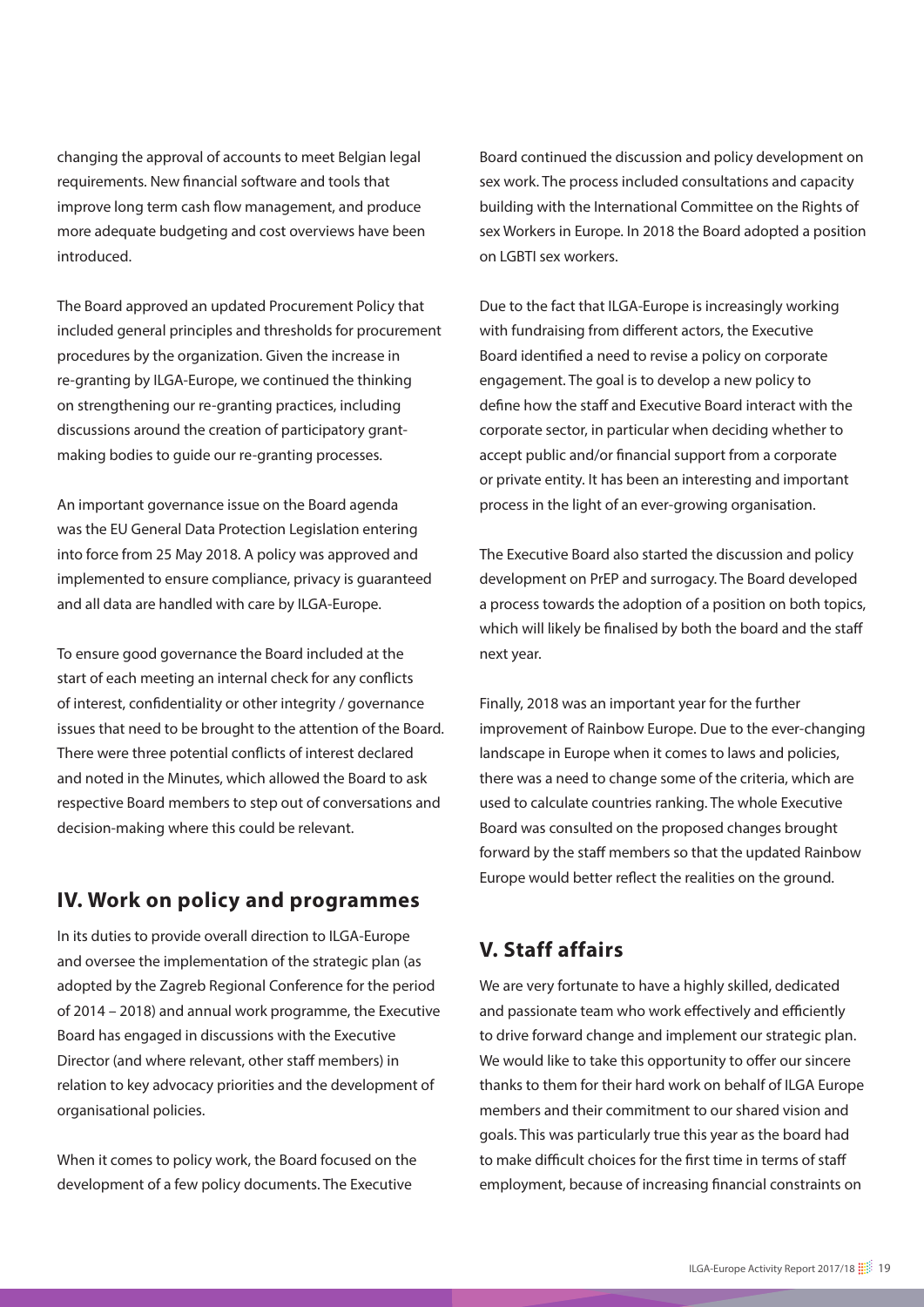the organisation. The Board therefore made the decision to cut one position in the Finance & Administration team during the year, and to leave one position vacant for the time being. This said, there were recruitments this year to replace staff members who left the team. In total, the board has taken part in five recruitment processes since last November (including approving job descriptions, reviewing applications, short-listing and interviewing candidates).

In addition, in its role as a responsible employer, the Board has initiated work to update the Staff manual to bring it further in line with Belgian legal requirements (to be completed in 2019). We are also paying particular attention to strengthening diversity and inclusion across our workplace policies and practices.

#### **VI. Internal structure**

One of the main priorities for the Executive Board is always governance and issues related to internal structure and communication. These included further development of roles within the board to make the Executive Board's work as efficient as possible, creating a new online space to archive internal documents as well as enhancing internal communication. Moreover, there is an on-going process of improving governance processes and routines. These can be found in the Governance Manual, which is updated on a regular basis.

#### **VII. Expanding membership**

The staff team have started to work with the Central Asian region covering Kazakhstan, Kyrgyzstan, Tajikistan, Turkmenistan and Uzbekistan who we welcomed to our ILGA-Europe family in 2017. The five Central Asian countries are members of OSCE, the Organisation of Security and Cooperation in Europe, making it possible for ILGA-Europe to use this body for advocacy; historically, culturally and linguistically they form part of the Commonwealth of Independent States (CIS) (Former Soviet Union Countries), which have always been part of the European Region of ILGA.

#### **VIII. Annual conference**

The Board has actively supported the Staff in the preparation of the conference, in particular in the adoption of the conference theme, developing the theme, approval of the conference programme, identification of keynote speakers, and selection of scholars. Each Board member will be assigned a list of duties to perform during the event.

The Executive Board and particularly the Co-secretaries took active part in preparations of the Annual General Meeting to support the staff and ensure a smooth governance process. This year in Brussels we will have a number of \*starred workshops where you, the membership, have the opportunity to help shape the future ILGA Europe Board and influence the governance procedures. We look forward to seeing you there!

Due to the fact that Annual Conferences have been growing with each year, the Executive Board devoted time to discuss organisational capacity to organise larger conferences, which included among others on the challenges posed by this development on human resources and financing.

#### **Focus on diversity**

With a growing interest and feedback following the Annual Conference in Athens (2015), the Executive Board prioritised its work on diversity. There is a Diversity Working Group (DWG), which is composed of a few members of the Executive Board and a few staff members representing each of the Departments. The idea behind the structure of the DWG is to mainstream diversity within the organisation but also to make best use of expertise existing within the staff and board members.

The DWG used to meet once a year, but now meets prior to each board meeting in order to do more work in person and to create a routine around diversity work.

The focus was not only to enhance preparations of the Annual Conference in general terms, but also to make other activities organised by ILGA-Europe more accessible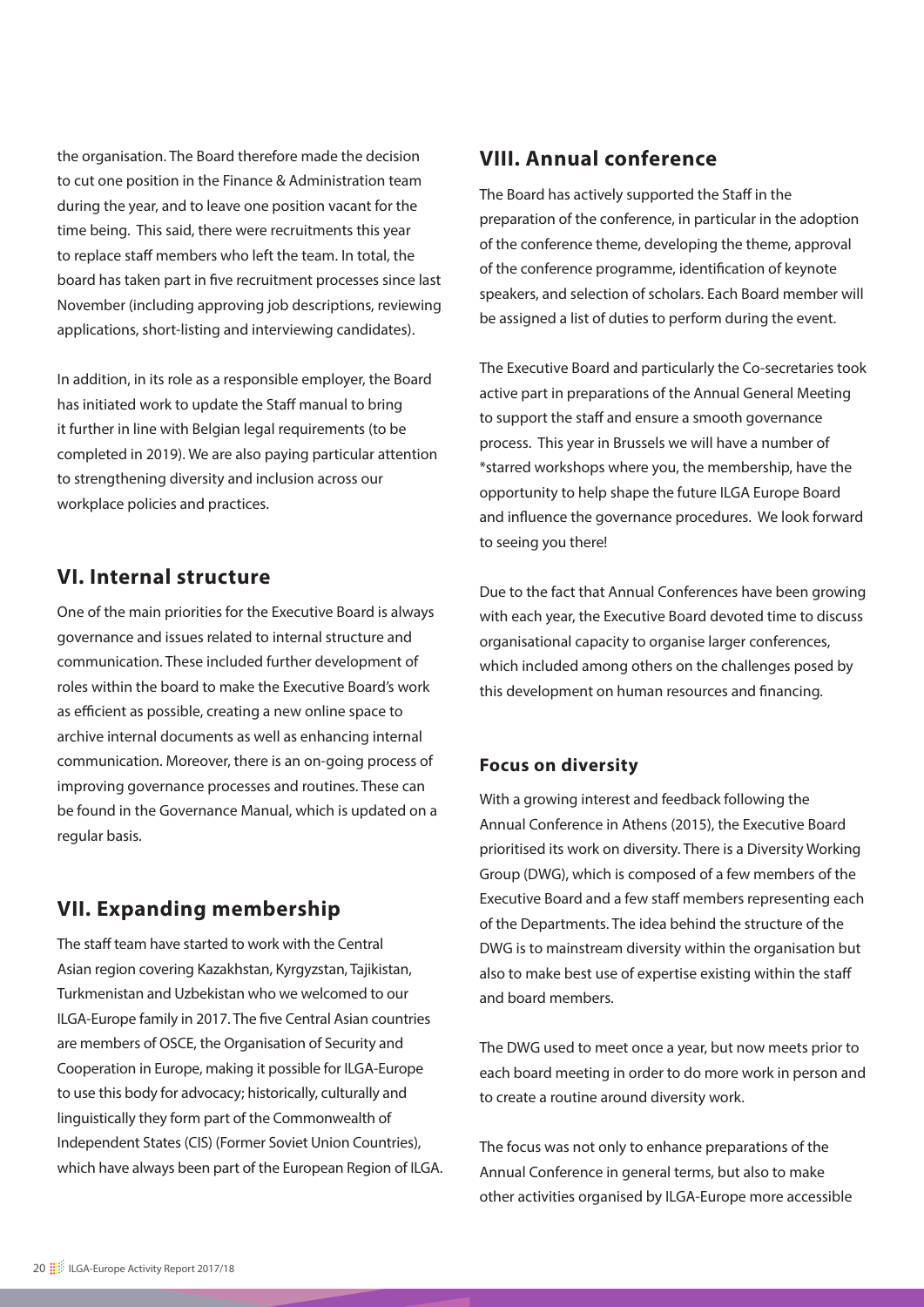– to this end there is now a bespoke Diversity Fund that members and/or individuals can donate to.

The Board members and IE staff who had the task of scholarship selection paid particular attention to those members who fulfilled one or more of a range of diversity characteristics.

In addition, this year we have created the opportunity for prospective Board members to meet the membership in an informal way over 'tea and cake', and offered the opportunity for prospective Board members to deliver their hustings speech via a pre-recorded video link in either Russian or English.

#### **IX. Representation**

Over the past year, ILGA-Europe has been invited to many occasions, LGBTI events and NGO or government conferences. Board members have represented ILGA-Europe on some of those occasions, particularly where most impact was anticipated and a European LGBTI perspective was deemed necessary.

Special effort was made to co-ordinate the visits with ILGA-Europe staff to minimise costs as much as possible meaning, unfortunately, that it was not feasible to have representation to all requested events.

Two Executive Board members attended ILGA-Europe's European Equality Gala in Brussels (Brian Sheehan, Soudeh Rad).

#### **X. Current issues and ongoing work**

Based on the resolution to the Cyprus conference (2016) from TGEU, the Board initiated a process of engagement with pan European Experts to establish the levels of understanding amongst the membership as well as to canvass expectations and desires of the membership regarding the makeup of the board.

Broadly speaking TGEU asked the board to look at ways that would make the constitution and standing orders more diverse and inclusive. To this end the Board established a Governance Working group, at the 2016 Cyprus Conference to assess how the European LGBTI movement's diversity is reflected in the Governance of the organisation, such as the Constitution and the Standing Orders, Board composition and how elections are organised, and to propose any suggested changes to members. In addition to that, the Board formulated a simple survey monkey in January 2017 seeking wide views on the composition of the board, and the election process. This was followed up with a supplementary survey monkey in August 2017. Early analysis indicated that the membership needed clarification around the board function and a better understanding of the Governance responsibilities of the Board. To this end we held a Town Hall type workshop in Warsaw, last year, to attract as many interventions and good ideas as possible. During 2018 we continued to reach out to our membership via webinars, a weekend working meeting with pan-European groups and a catch up survey with the membership prior to the IE Board submitting proposals to change the constitution and standing orders of ILGA Europe.

The Board has ensured that there are good links, and open communication with the IE board subcommittee on diversity. They are different roles but may have some cross over and we are mindful that the External Diversity Working Group does not re-inventing the wheel.

The Governance subcommittee has been working on the implications of the ILGA World proposals regarding the replacement of the Secretariats with Committees and made connections with the well-established Pan European organisations that identify with the Secretariats. To this end we have also established a closer working arrangement with the IE representatives on the ILGA World Board.

In order to carry out an efficient program of work, members of the board and IE staff have 'met' via Skype and other mechanisms between meetings as appropriate. This has enhanced our ability to work together, and improved communications. It has been a very busy and productive year.